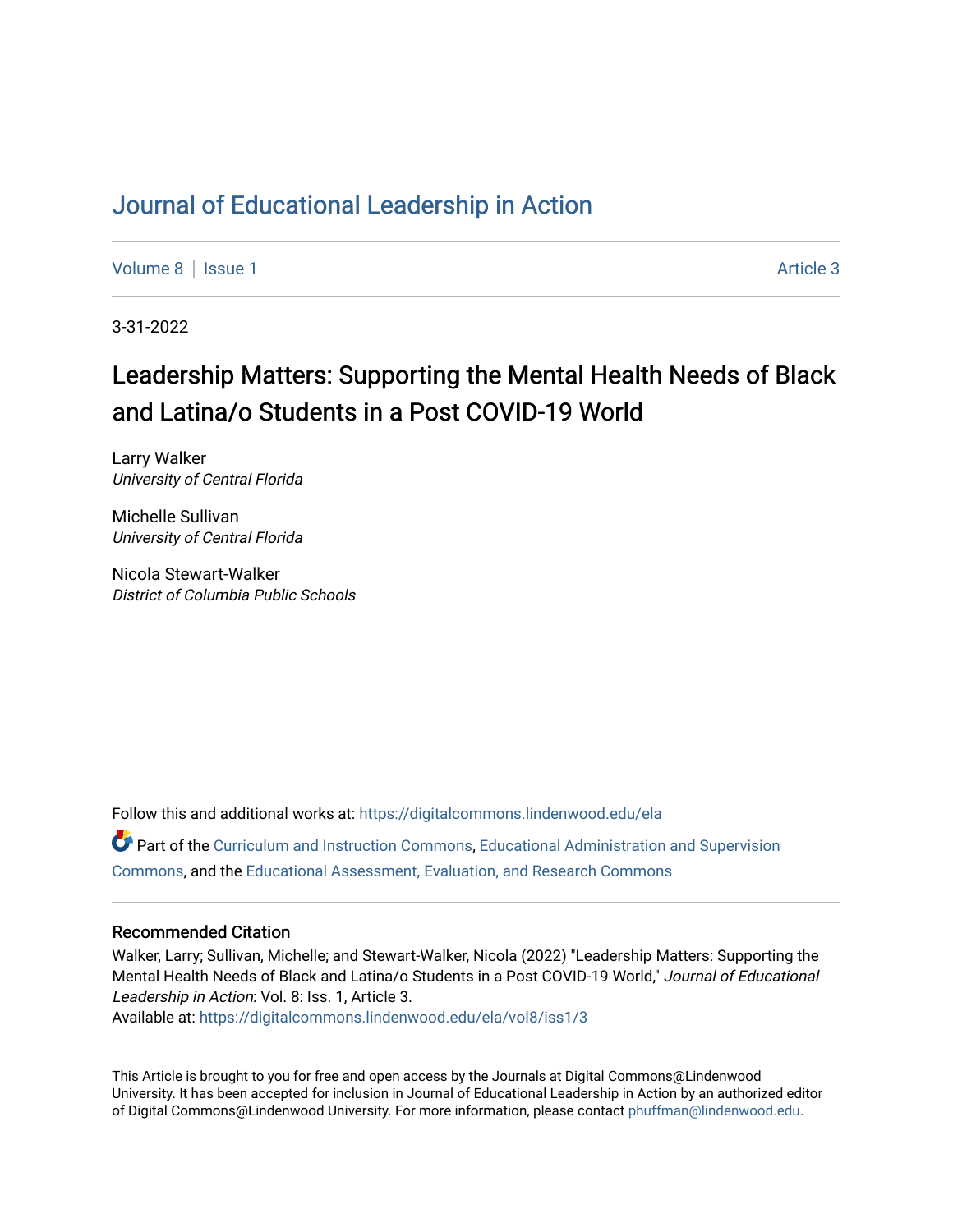# **Leadership Matters: Supporting the Mental Health Needs of Black and Latina/o Students in a Post COVID-19 World**

Larry Walker, Michelle Sullivan, and Nicola Stewart-Walker

## **Abstract**

Communities throughout the United States were devastated by the COVID-19 virus. For instance, the mortality rates are higher within Black and Latina/o communities compared to the overall United States population. The pandemic represents another problem that will contribute to anxiety disorders and depression among Black and Latina/o students. How we combat these issues is important. During the 2020-2021 school year millions of students returned to schools and some struggled to adjust because of the traumatic experiences associated with COVID-19. Students will need the support of administrators, teachers, and mental health practitioners. For this reason, this review of literature examined the mental health challenges Black and Latina/o students encountered prior to and during the pandemic. Further, the authors developed recommendations for school leaders, mental health specialists, and teachers while providing important resources. Overall leaders can use the article as a roadmap to navigate the challenges at PreK-12 schools. Keywords: Black, Latina/o, COVID-19, Trauma, Mental Health, Racism

## **Introduction**

The impact COVID-19 is having on Black and Latina/o communities is far reaching. For example, they have higher infection and mortality rates in comparison to Whites (Erdman, 2020). Statistics highlight that regardless of the jurisdiction's racial demographics (e.g., majority White or majority Black or Latina/o) they are in danger of being exposed to COVID-19 despite efforts to inoculate Americans (Poston et al., 2020). The numbers are particularly troubling for those that have a preexisting condition (Centers for Disease Control, 2020). It is important to recognize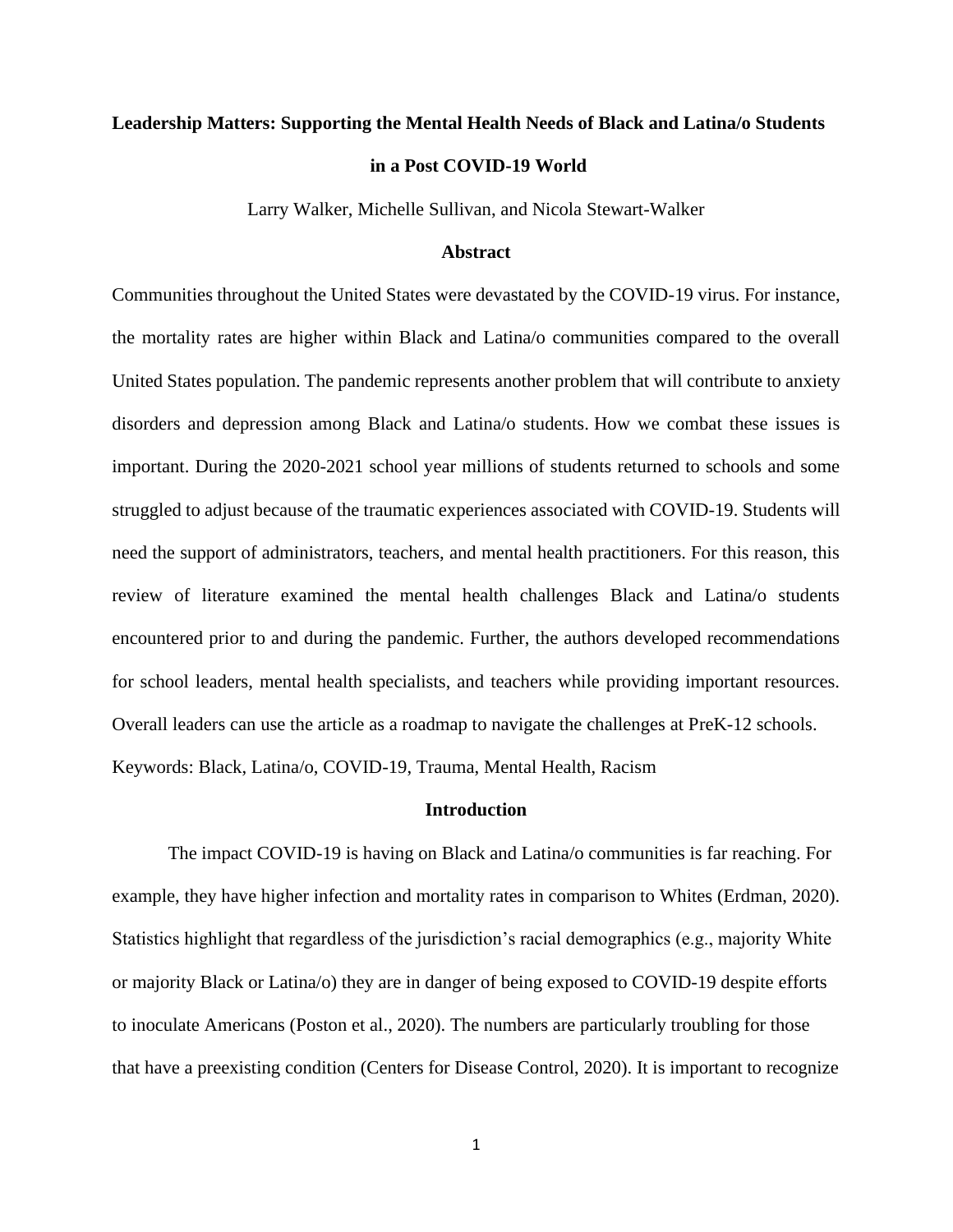that the higher infection and mortality rates are the result of structural racism which places each group at risk. Issues including limited access to hospitals, clean air, food deserts, and housing discrimination are contributing factors to racial and ethnic health disparities (Williams & Collins, 2016). In addition, both groups are more likely to be essential workers, which makes them susceptible to contracting the disease at their workplace.

While essential workers are in danger of exposure, they are also experiencing disparate economic challenges including homelessness and limited child-care options. The challenges place a tremendous strain on underserved and marginalized communities that cannot depend on the social safety net. Prior to the pandemic, the Trump administration sought to make it difficult to seek assistance (e.g., SNAP benefits) for those in need, which contributes to long-term obstacles including access to healthy foods (Reiley, 2019). For Black and Latina/o students from underserved backgrounds and their families this troubling reality causes economic, social, and mental health stressors that are difficult to overcome. School leaders will have to respond with empathy to navigate these issues.

Unfortunately, vulnerable populations including children and adolescents do not have the same coping skills as adults. Prior to the pandemic some Black and Latina/o students from underserved backgrounds encountered primary and secondary traumas which impacted their academic and socio-emotional experiences. According to Walker and Goings (2017) "students may experience a variety of primary and secondary traumas including physical danger, feeling threatened, and witnessing or retelling of events" (p. 3). Some of these experiences may include community and familial violence that can precipitate maladaptive behaviors (Walker, 2015; Espelage et al., 2018). These behaviors included drug and alcohol abuse, absenteeism, and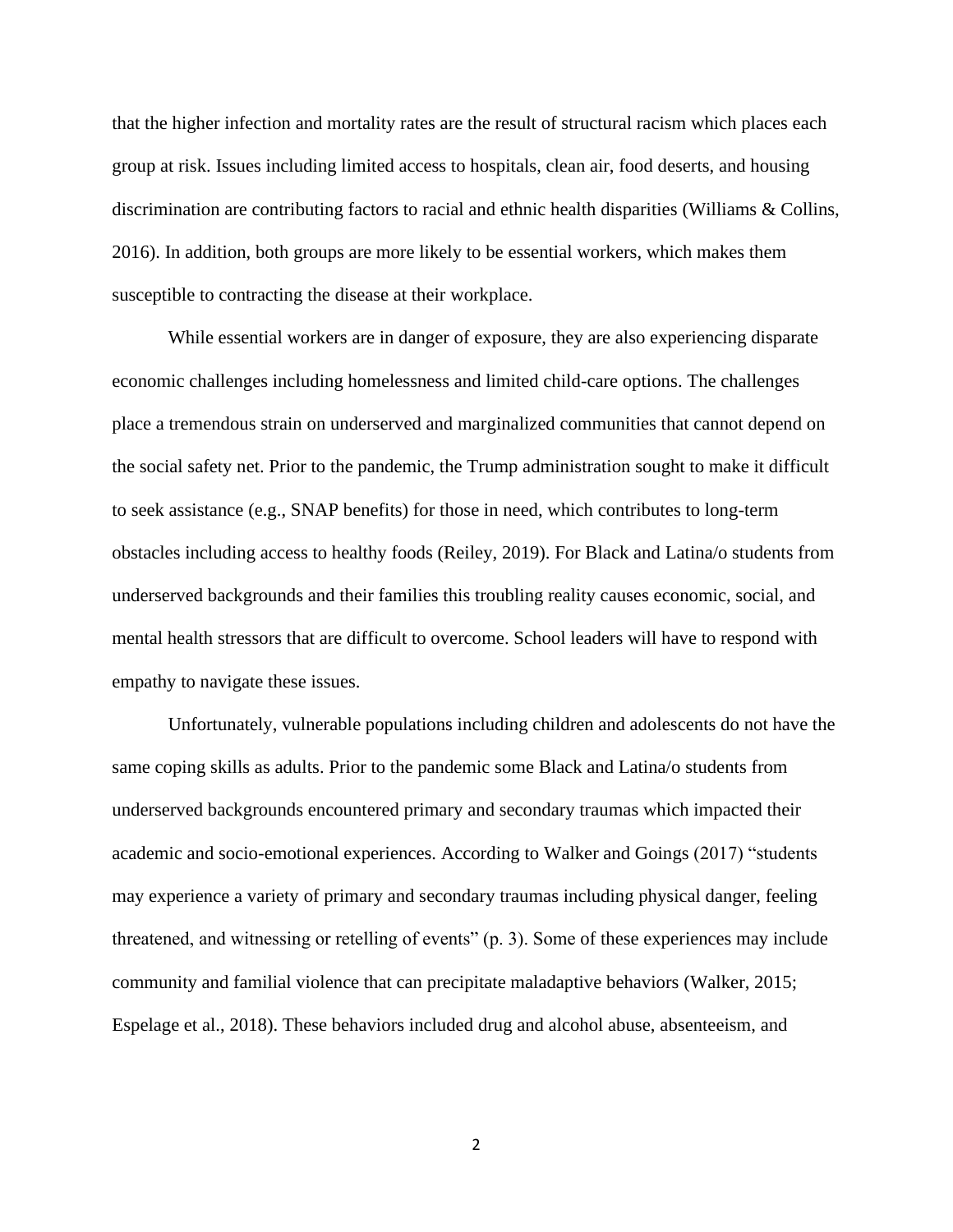perceived non-compliance in class. Soon because of stressors from the pandemic school leaders could witness more inconsistent student behaviors.

The aforementioned issues were problematic before the onset of COVID-19. With the additional challenges including housing and food insecurity Black and Latina/o students are faced with tremendous barriers that will likely contribute to anxiety and depression (Walker, 2021). It is important to note we are not suggesting that the problems associated with the virus are only impacting communities of color. On the contrary, COVID-19's reach has touched the lives of millions of other Americans. However, marginalized and underserved groups are always more susceptible to illness during a public health crisis because of structural failures including limited or no access to comprehensive healthcare (Fiscella & Sanders, 2016). For this reason, it will be important that administrators and mental health practitioners are prepared to support Black and Latina/o students.

While epidemiologists, physicians, scientists, and some policymakers rush to deploy vaccine(s) and counter misinformation; far too many Black and Latina/o students have to navigate working from home without WIFI and/or, laptops and iPads because of the digital divide (Dolan, 2016). It is clear that the pandemic has exacerbated societal issues that have existed for years.

Bussert-Webb and Henry (2016) concluded "Hispanic and Black children face the most difficult economic challenges of any U.S. child population" (p. 4). These problems can contribute to feelings of neglect and isolation (Cheruvu et al., 2015). Collectively with the other barriers school leaders could be overwhelmed with challenging student behaviors unlike any other time in United States history. Thus, the decisions that district and school leaders make will determine whether they are prepared to adequately meet the mental health needs of Black and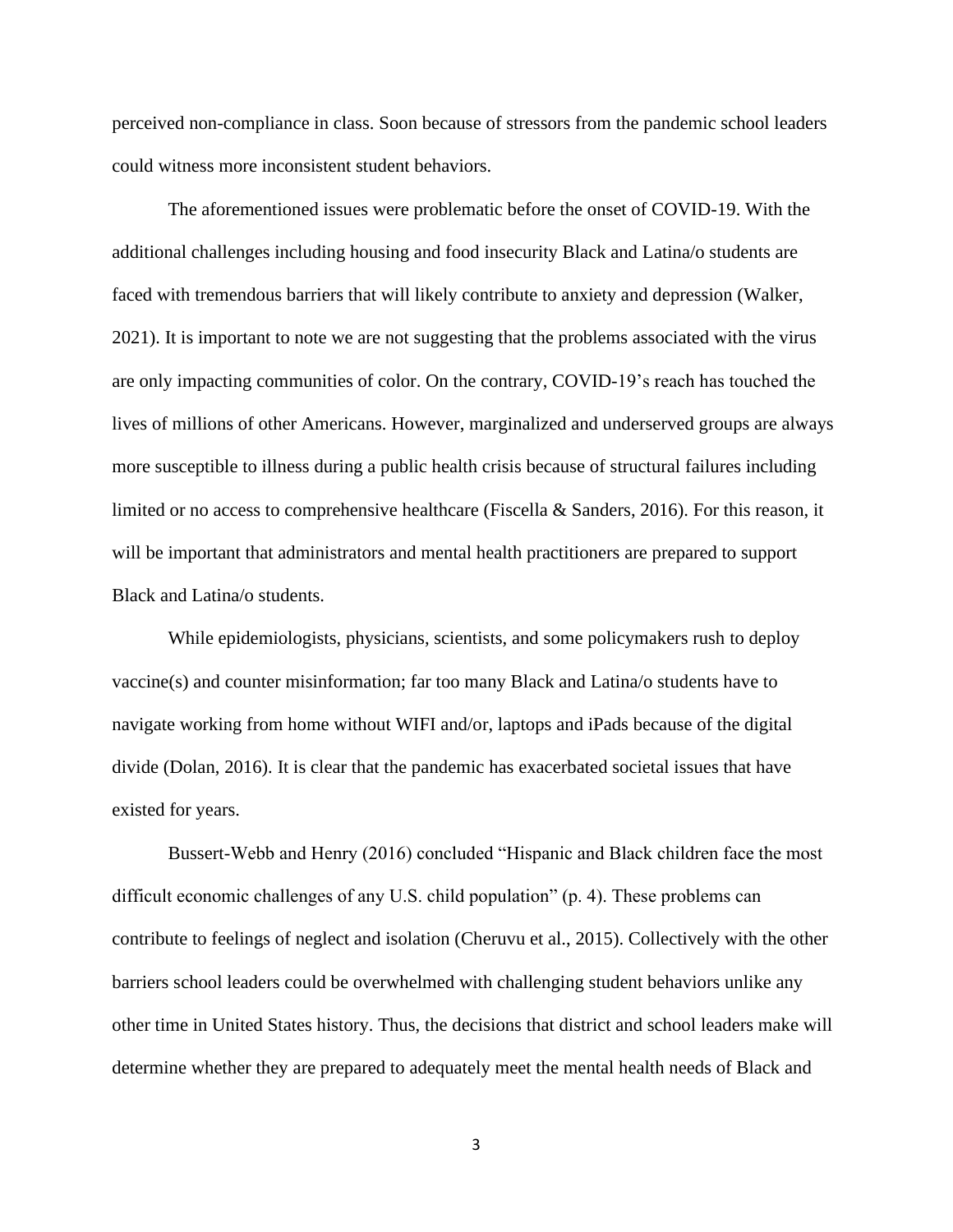Latina/o students. As time progresses there will be an unmistakable difference in how some school leaders planned while others did not during stay at home orders to confront the challenges caused by COVID-19. How will they respond to student's mental health needs?

Thus, the purpose of this article is to explore what steps school leaders should take to respond to the needs of Black and Latina/o students from underserved communities. To situate our discussion, we first examined extant literature for some of the mental health needs and challenges Black and Latina/o students encountered before and during the outbreak. Secondly, we provided recommendations for administrators and mental health practitioners they can utilize. Lastly, we identified resources that can help school leaders support the mental health needs of Black and Latina/o students from underserved communities.

### **Literature Review**

Studies have suggested a higher rate of mental health concerns among Latina/o and Black youth, despite being less likely to receive services (Alegria et al., 2010). The relationship between student mental health and academic outcomes has been well-documented (e.g., Walker & Goings, 2017, Benner et al., 2018; Murphy et al., 2015; Prince et al., 2018), with studies showing that children in first grade who were identified as being at risk for mental health disorders scored significantly lower on achievement tests in the fourth grade compared to their classmates who were screened and identified as not being at risk (Guzman et al., 2011; Murphy et al., 2015).

## **Mental Health and Student Success**

Many studies have examined the relationship between mental health and academic achievement (e.g., Brännlund, Strand, & Nilsson, 2017; Larson et al., 2017; O'Connor et al., 2019). One such study by Vander-Stoep et al. (2003) found that among students with low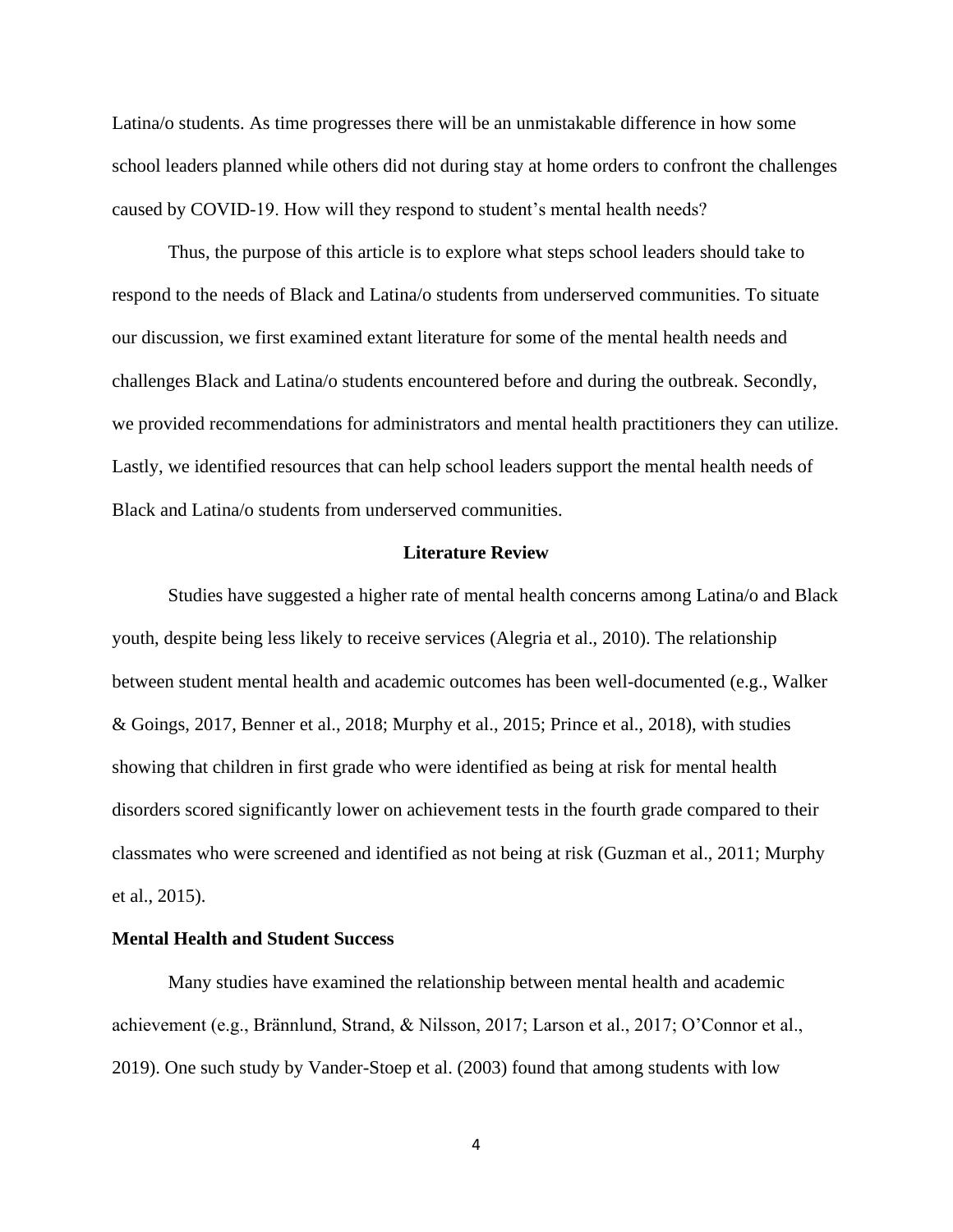socioeconomic status, 50% of those who had a mental health disorder failed to complete school. Removing socioeconomic status as a variable still yields a school non-completion rate of 26.7% for students with mental health concerns. Because educational attainment affects future career opportunities and consequently socioeconomic status, early onset mental health disorders have the potential to create challenges throughout the lifespan if left untreated (Benner et al., 2018; Breslau et al., 2008). Additionally, untreated mental health disorders in children may remain throughout the child's development, leading to increased chance of quality-of-life issues into adulthood. These issues can include substance use disorders, increased suicidal ideation, and depression and other mood disorders (Deighton et al., 2018; Larson et al., 2017; Sanchez et al., 2018). Conversely, positive mental health has been correlated with higher academic achievement and higher social capital (O'Connor et al., 2019).

A study by Breslau et al. (2008) found that students with comorbid disorders or multiple diagnoses had a higher chance of dropping out prior to graduating high school as compared to students with no diagnosis or with only one diagnosed mental health disorder. Students who dropout of high school are more likely to experience housing and work instability as adults than those who complete high school (Vander Stoep et al, 2003). Additionally, students who fail to thrive academically are less likely to gain meaningful employment and are more likely to experience ongoing detrimental mental health outcomes (Larson et al., 2017; Panayiotou & Humphrey, 2018), demonstrating why the mental health needs of children and adolescents are important to identify and address. Schools are one system in which these needs can be addressed. School-based interventions have been studied as effective means of increasing positive mental health in children and adolescents, including psychoeducation, special-emotional learning,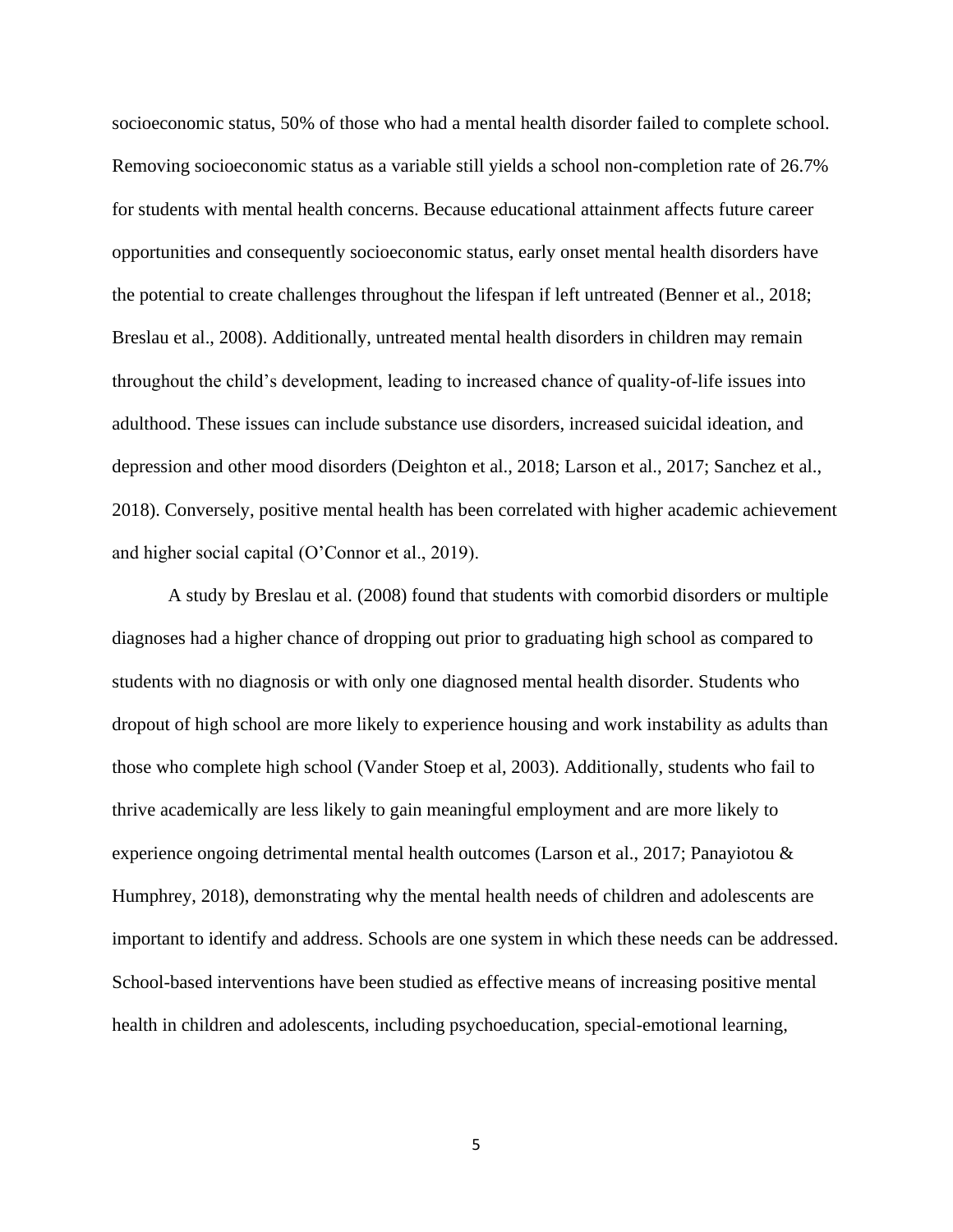positive coping strategies, and skill building (Garcia-Carrion et al., 2019; Lanfredi et al., 2019; O'Connor et al., 2019).

A major risk factor for poor academic achievement and for mental health concerns is racism and discrimination on both an individual and a systemic level. Youth who identify as racial or ethnic minorities are at higher risk of depression, anxiety, substance abuse, suicidal ideation, decreased self-esteem, and exposure to trauma (Alegria et al., 2010; Butler & Rodgers, 2019; Prince et al., 2018; Walker & Goings, 2017). In particular, low-SES Black and Latina/o students are at high risk of traumatic experiences due to interpersonal, societal, and systemic adversity. While Black and Latina/o adults may report similar or perhaps lower rates of mental health issues, their experiences of mental health disorders may be more severe due to these additional stressors (Butler & Rodgers, 2019). Parents' socioeconomic status has a significant impact on academic achievement (Brännlund et al., 2017). Furthermore, Black and Latino/a students whose parents are low-SES are far more likely to have been negatively impacted by the coronavirus in terms of school disruptions, which have also been associated with poor mental health outcomes (Hawrilenko et al., 2021; Imran et al., 2020). They are more likely than their White peers to live in areas with high rates of violence (Acevedo-Garcia et al., 2013; Pole et al., 2008; Walker & Goings, 2017), and are more likely to be entered into the juvenile justice system should they exhibit mental health disorders compared to White students (Alegria et al., 2010; Lopez et al., 2008; Marrast et al., 2016; Sun et al., 2020;).

Higher risk of food insecurity, poverty, exposure to violence and "compounded community trauma" are all risk factors for mental health disorders that are disproportionately experienced by Black and Latina/o children and adolescents (Alegria et al., 2010; Horowitz et al., 1995, Sun et al., 2020). This leads to negative outcomes such as increased incarceration, low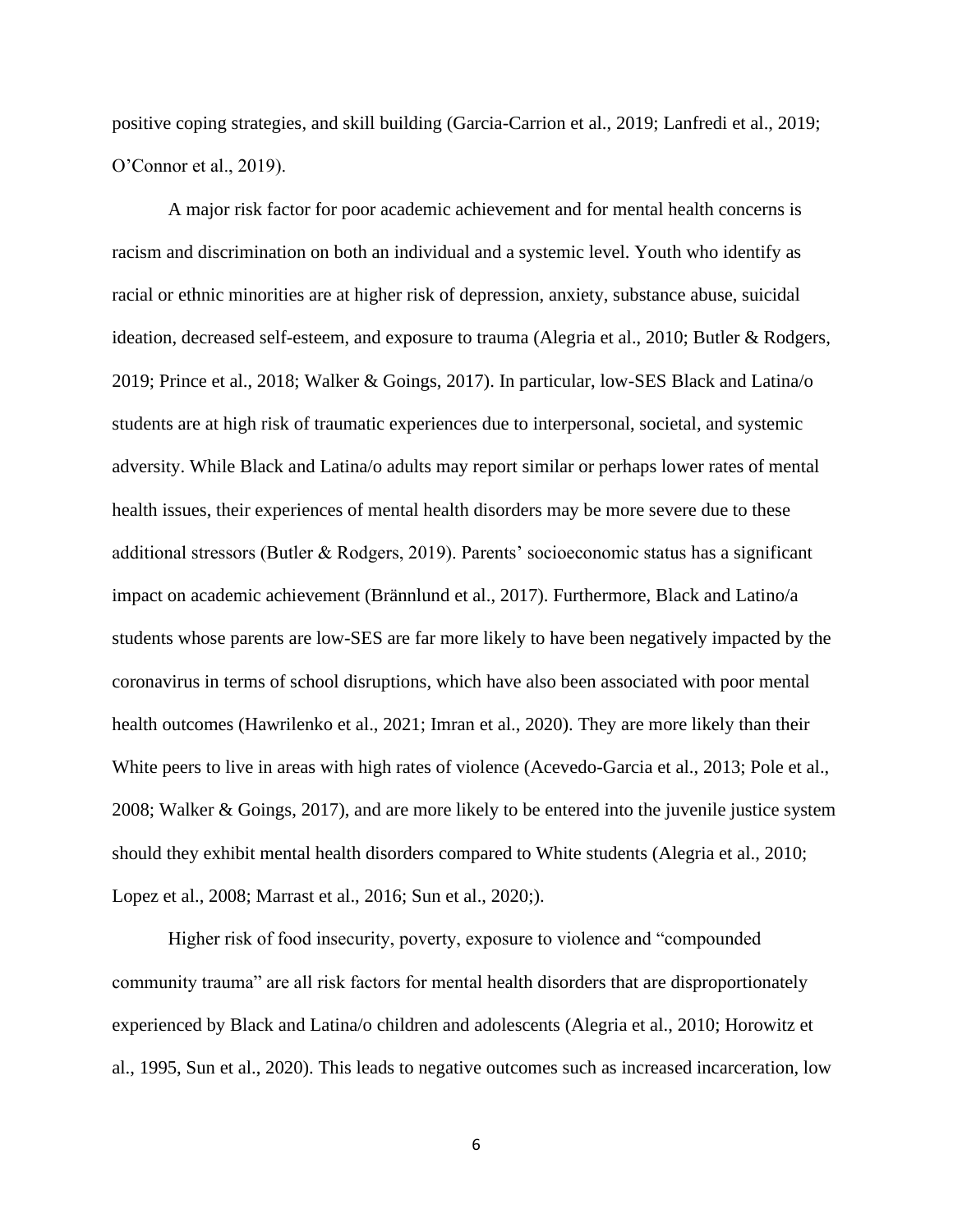educational attainment, increased rates of teenage pregnancy, increased mortality, and negative mental health effects for socially and economically disadvantaged youth, especially young Black and Latina/o children (Acevedo-Garcia et al., 2013; Benner et al., 2018; Lopez et al., 2008). The pandemic has disproportionately affected Black and Latino/a households due to school closures and job or income losses (McArthur et al., 2021; Panchal et al., 2020), which has been shown to impact the way families function. Challenges that impact family function increase the potential for substance use disorders and mental health disorders in children, adolescents, and adults (Imran et al., 2020; McArthur et al., 2021; Panchal et al., 2020).

### **Barriers to Access for Black and Latina/o Students**

Despite the well-documented need for mental health services among children of color, Black youth are less likely than White youth to receive services (Garcia et al., 2016). Barriers to services include insufficient accessibility to services stemming from location, lack of insurance, financial barriers, and insufficient cultural competence on the part of providers (Alang, 2019; Alegria et al., 2010; Holden et al., 2014; Holden & Xanthos, 2009; Lopez et al., 2008; Stafford & Draucker, 2020; Valdez et al., 2019). Additionally, mental health care for Black and Latina/o youth is often initially non-clinical, coming first from family or community resources, or at times the court system, as opposed to school personnel (Lopez et al., 2008; Marrast et al., 2016; Vazquez et al., 2021). However, court-mandated mental health services have been found to be higher for White compared to Black and Latina/o youths (Lopez et al., 2008).

Finances and lack of access to insurance are also identified as barriers to services, with Latina/o children and adolescents showing the lowest rates of care under fee-for-service models compared to managed care (Lopez et al., 2008). For Latina/o youths, language barriers may also present an issue in seeking treatment (Malgady et al., 1987; Stafford & Draucker, 2020). A study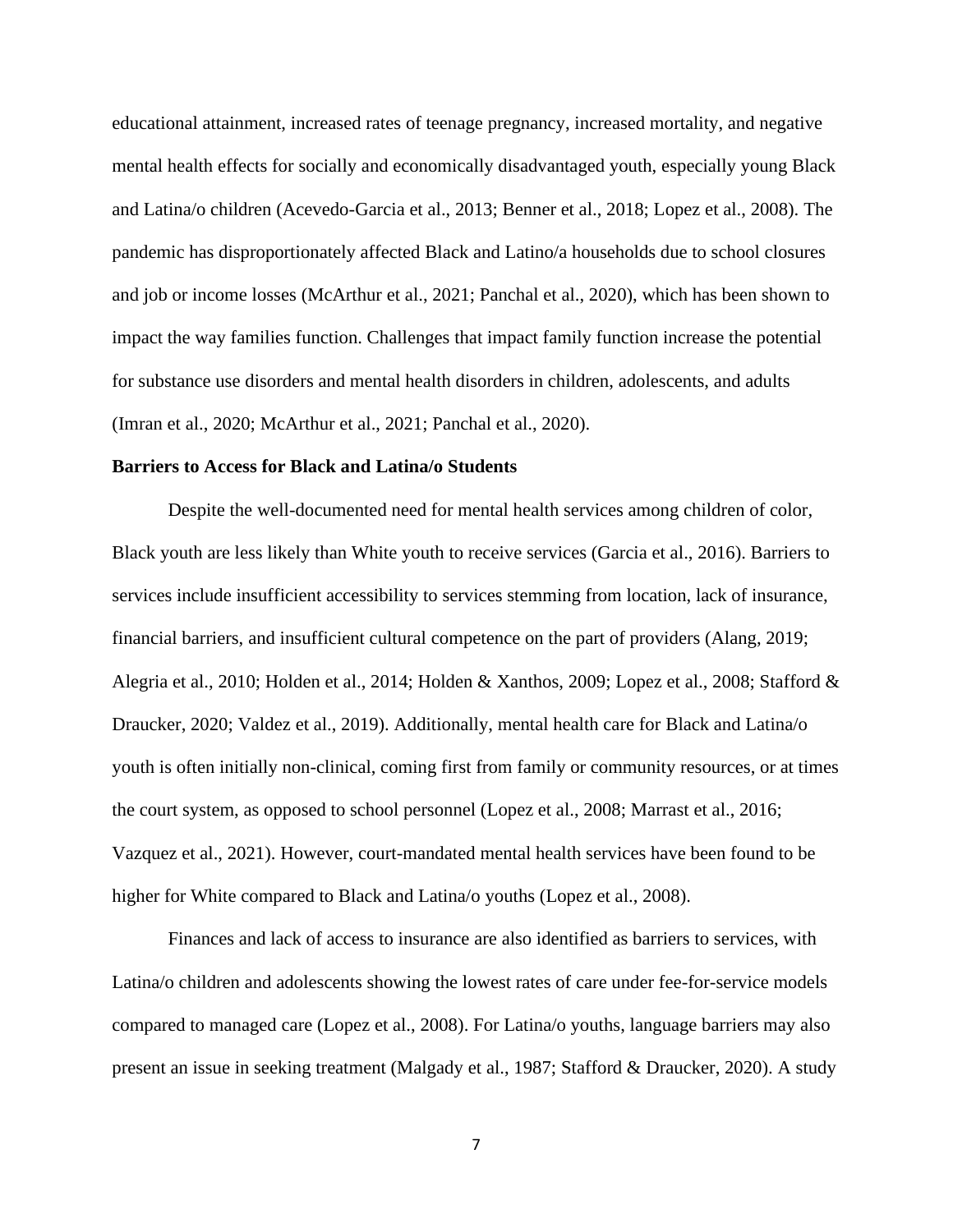by Marrast et al. (2016) found that 13.6% of Black youth and more than one quarter Latina/o youth were uninsured, while almost 50% of Black youth and 38.5% of Latina/o youth were insured through Medicaid. This highlights the need for better identification and response to the mental health needs of children in schools.

Outreach and school-based programs that specifically target children in need of mental health services have shown promising outcomes in academic achievement (Murphy et al., 2015), reduction in behavioral problems (Alegria et al., 2010; Larson et al., 2017), in managing depression and anxiety, and in emotional self-regulation (Alegria et al., 2010; Stafford & Draucker, 2020). Outreach may also focus on other protective factors, such as anti-bullying, diversity education, and identity development. For example, researchers have found that a positive connection to one's racial and cultural identity can protect against the emotional and psychological effects of discrimination and increase academic achievement (Wong et al., 2003). School counseling is also an important protective factor for students. A study by Cummings et al. (2010) found that there are no racial or ethnic differences in service use for school-based mental health services like there are for community mental health care services, further showing the protective role that schools can play in the mental health needs of students of color.

Ensuring schools, specifically administrators, meet the needs of Black and Latina/o students is paramount. For instance, Black males encounter a variety of internal (school based) and external stressors (community based) including trauma (Henderson et al., 2021). Research suggests that COVID-19 continues to impact the Black community in a variety of ways including the disproportionate mortality rates compared to Whites (Krouse, 2020). Additionally, they are more likely to encounter housing and food insecurity because of the pandemic (Morales et al., 2021).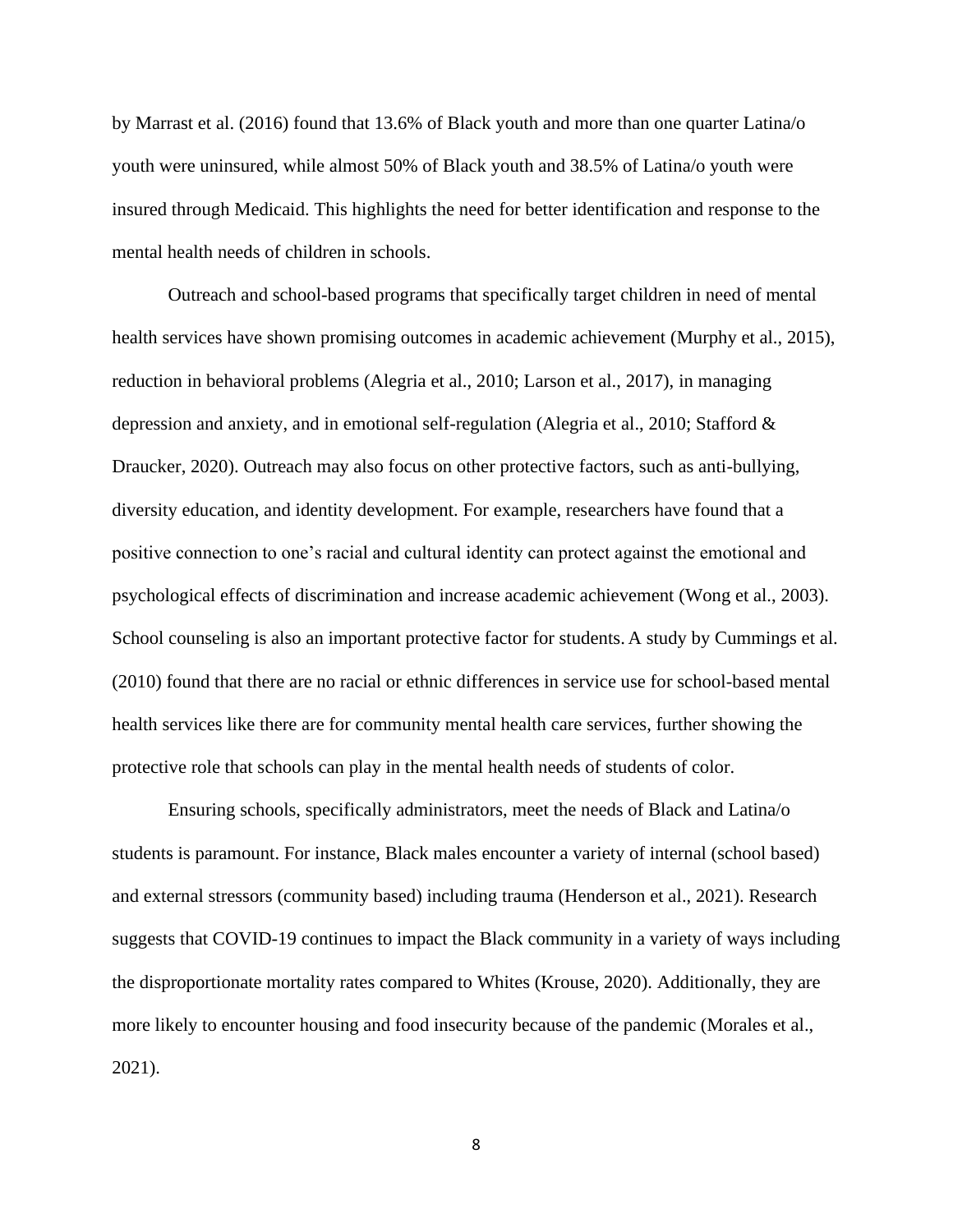Additional challenges faced by Black males include the rising suicide rate. Walker (2021) explained that "recent evidence (suggests) that the suicide rate among Black males has risen" (p. 2). This is critical because Black males have to overcome stressors that contribute to suicidal ideation (Opara et al., 2020). Further, data highlights that suicide is a problem that is impacting all Black students. Walker (2021) asserted "the alarming increase in suicide rates among Black youth is consistent with research that suggests there is a mental health crisis" (p. 2). Overall, the mental health crisis has reached a tipping point among Black and Latina/o students because of COVID and years of ignoring underserved and marginalized communities.

How schools respond to these increasing problems will foretell whether Black and Latina/o students can thrive. Overall, administrators, teachers, and mental health practitioners have to utilize data driven methods rooted in culturally relevant practices (Khalifa, 2020). Ensuring educators meet the needs of Black and Latina/o students is critical. The students represent the nation's future and should receive academic and socio-emotional support to overcome the barriers associated with COVID and other issues (Hoffman & Miller, 2020). Failure to meet their needs will have long-term implications for the nation.

#### **School Discipline, Black and Latina/o Students**

Thus far we have discussed challenges to receiving adequate treatment, school and community stressors, and access issues. Another factor is the expulsion and suspension rates between Black and Latina/o students and White students. The topic has been deconstructed by Lindsay and Hart (2017) among others. Analyzing school disciplinary rates is critical considering Black and Latina/o students are more likely to experience harmful outcomes related to COVID. Additionally, both groups were suspended or expelled at higher numbers prior to the pandemic (Steinberg & Lacoe, 2017).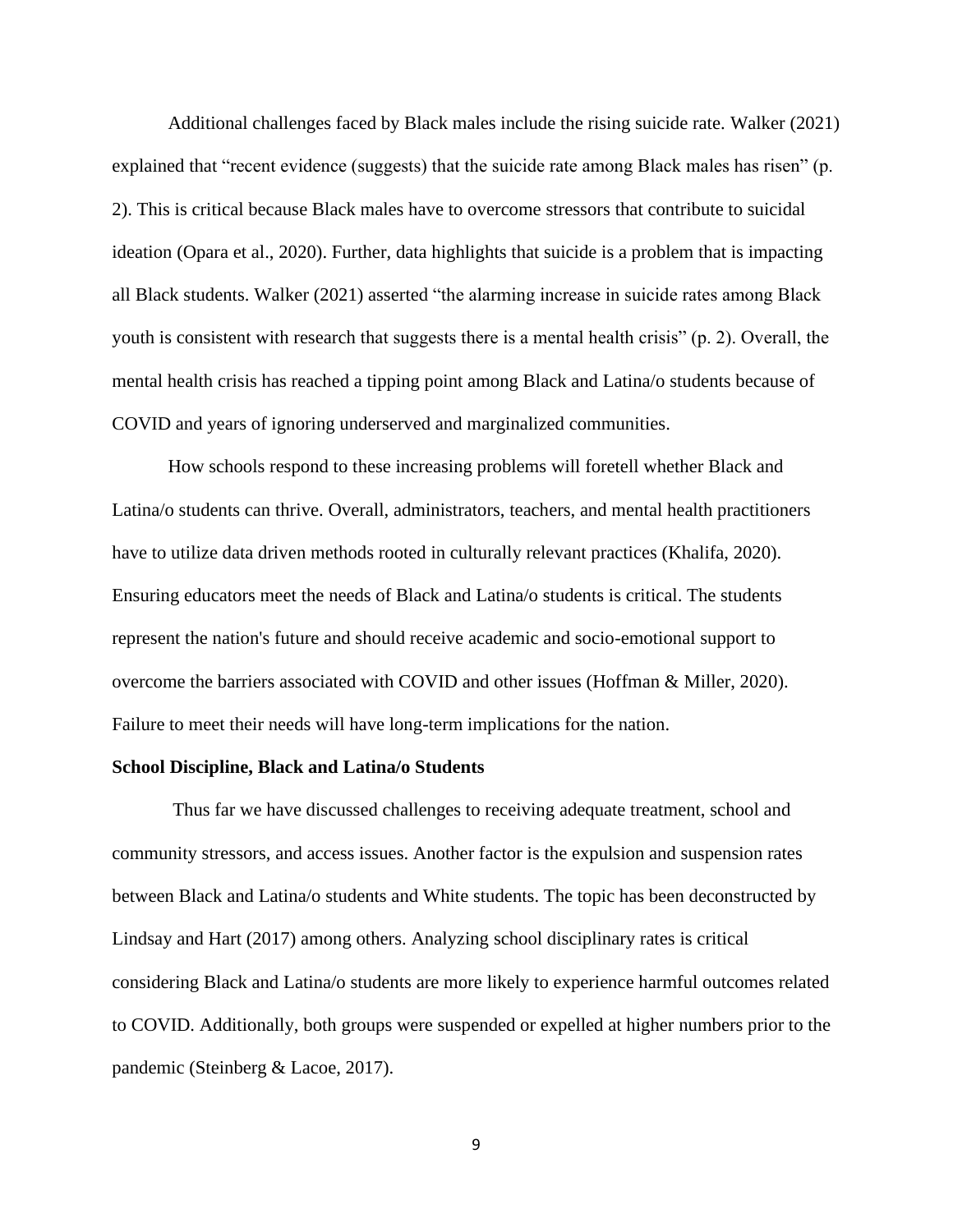These issues reflect how the nation has struggled to address racism in PreK-12 school settings. Regrettably, the onset of the pandemic and troubling expulsion and suspension trends may create an *imperfect storm*. For example, the percentage of Black and Latina/o students that are expelled or suspended may increase. If the federal government and states do not increase funding for mental health services public schools will struggle to adapt. Unfortunately, this failure will disproportionately impact Black and Latina/o students. Research highlights the reasons these students are targeted and the long-term implications. According to Welsh and Little (2018) "Exclusionary discipline policies and practices disproportionately affect African American students and leave these students most vulnerable for entry into the school-to-prison pipeline" (p. 753). The racial disparity between how Black, Latina/o students and White students are treated impacts students' time in class and career trajectory (Chu & Ready, 2018).

The literature on the school to prison pipeline illuminates the racial treatment gap in schools (Grace & Nelson, 2019; Marsh, 2018; Nelson, 2017). Recently researchers have examined how specific factors have caused the current challenges. Rocque and Snellings (2018) asserted "Scholars posit numerous causes of the pipeline including the criminalization of student behavior, the passage of zero tolerance policies at the federal, state and school levels, fear of crime, increased educational inequity, and racial bias" (p. 4). Each issue contributes to the school-to-prison pipeline but it is important to acknowledge that Black and Latino/a students are punished more harshly than White students for similar infractions (Morris & Perry, 2017; Wegman & Smith). While race continues to be a flashpoint in the United States; there is clear evidence that Black and Brown students suffer because of administrator bias (Gullo & Beachum, 2020). For this reason, administrators will have to become reflective practitioners and implement student centered practices.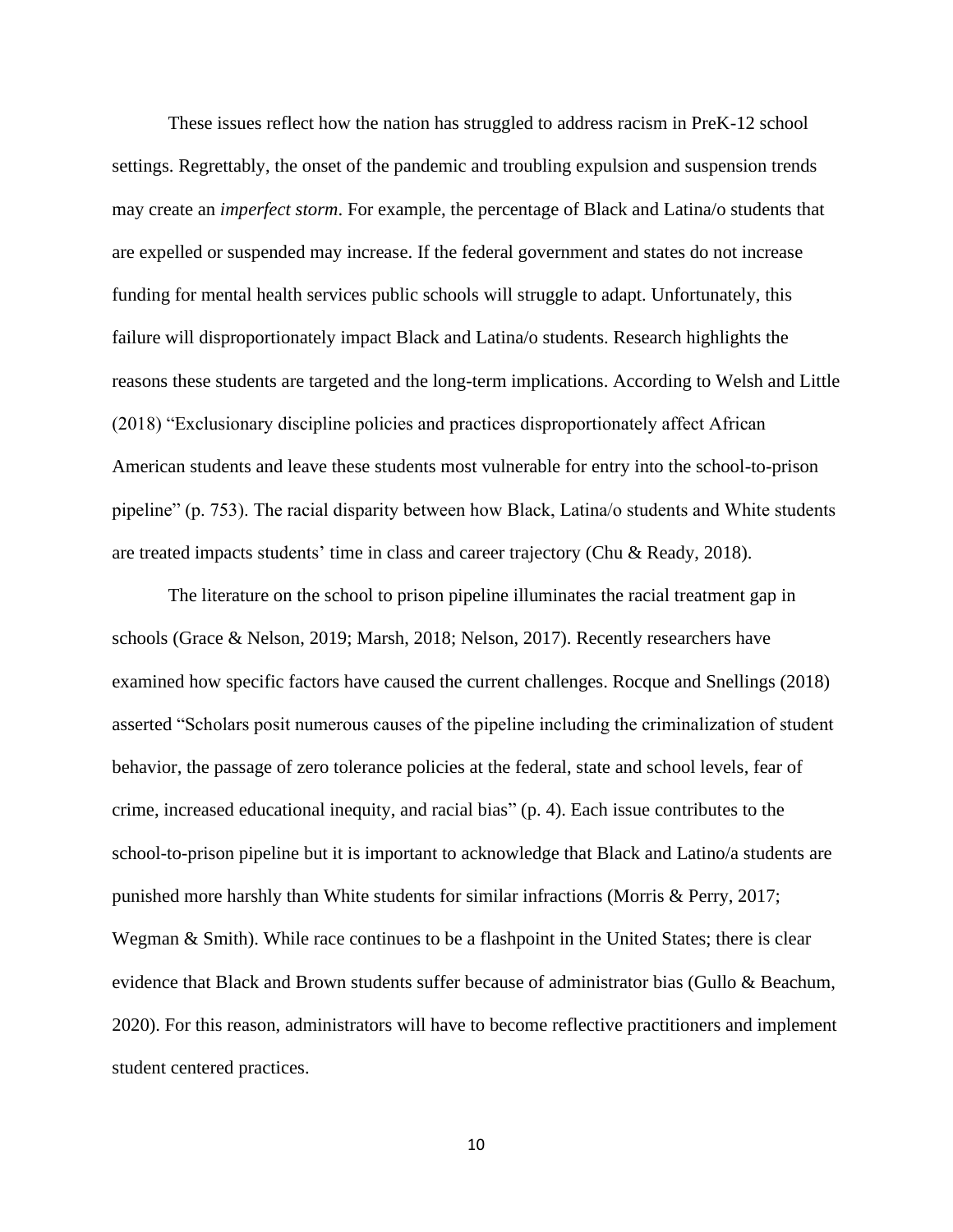School leaders will have to consider how they will utilize socio-emotional learning (SEL) practices and other methods to empathize with students. This must include hiring more mental health practitioners, professional development for the school-based staff, evaluating disciplinary policies, working with the community, and understanding racism. The challenges are immense, but we believe with strong school leadership, educators can support the needs of Black and Latino/a students. Thus, in the next section we provide the following recommendations.

## **Recommendations**

Over the next several years the United States will continue to grapple with challenges associated with COVID-19. This will include an overall increase in the mental health needs of all students. However, because Black and Latina/o students disproportionately live in underserved communities with fewer resources their needs will be substantial. School administrators will have a greater responsibility to these communities while balancing future funding shortages and unforeseen barriers. Though their training prior to and after becoming administrators will be critical; they will be tested and required to address issues that leaders of prior generations never experienced. Further, mental health practitioners and teachers will have to respond to student and family mental health challenges. Thus, we identified recommendations including:

#### **School Administrators**

- 1. Develop a school crisis plan.
- 2. Collaborate with state and local governments to obtain clear guidance from the Centers for Disease Control (CDC) regarding school COVID plans.
- 3. Provide resources for students and families.
- 4. Provide information to teachers, students, and families to ensure they can access mental health support services.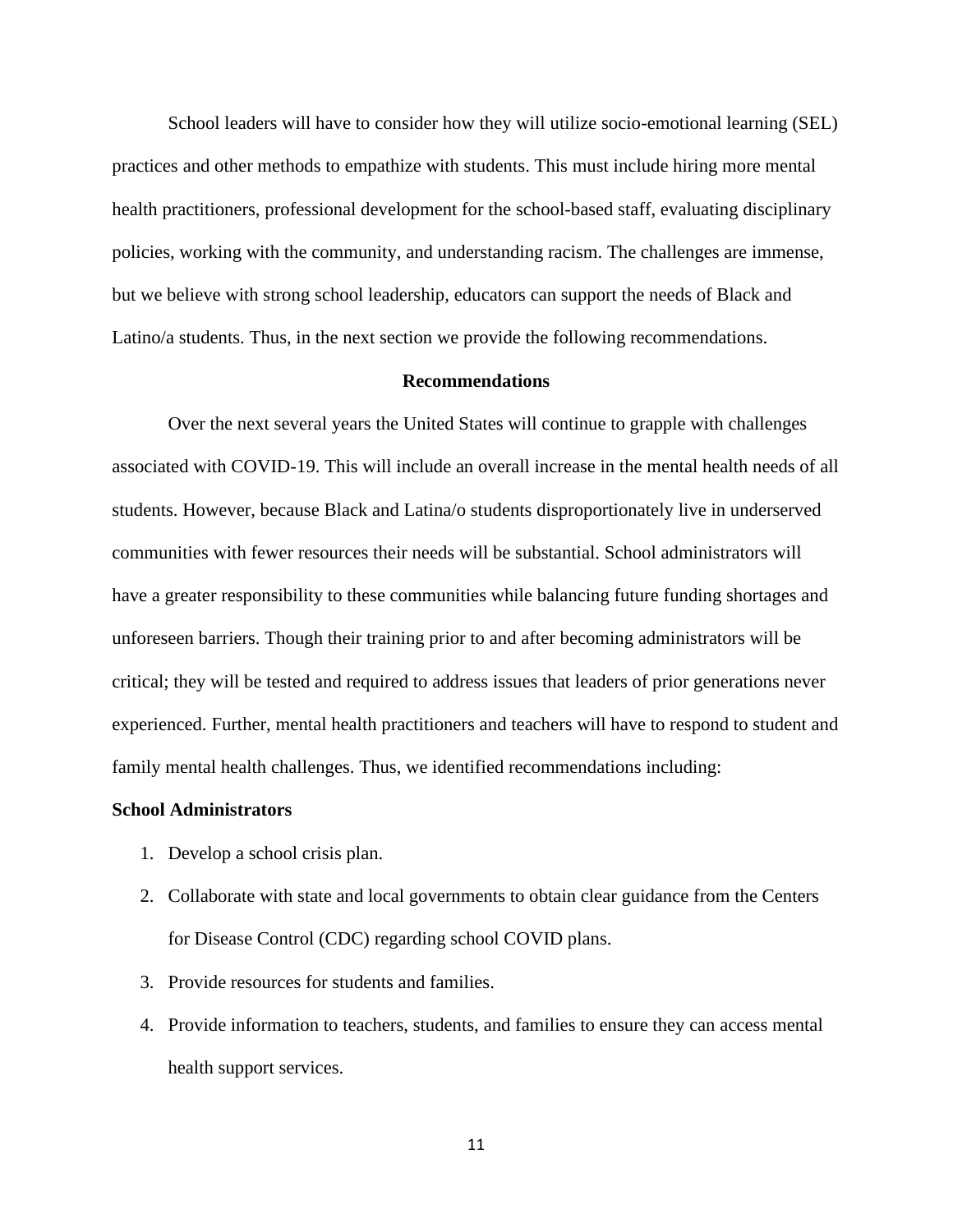- 5. Provide professional development (PD) training for staff and teachers to discuss student challenges including depression, anxiety, and suicidal ideation.
- 6. Listen to the concerns of students.
- 7. Share personal struggles adapting during the pandemic.

## **Mental Health Practitioners**

- 1. Create a resource list of community support for caregivers in distress.
- 2. Develop a school crisis response plan.
- 3. Implement a social emotional learning (SEL) component to address student anxiety and fear.
- 4. Conduct daily check-in with students.
- 5. Work with community-based organizations to provide services for students.

## **Teachers**

- 1. Monitor student absenteeism.
- 2. Collaborate with school mental health practitioners and school nurses to review daily hygiene practices recommended by CDC guidelines.
- 3. Encourage students to discuss (if they are comfortable) how COVID impacted their family and community (socio-emotional learning).
- 4. Enroll in professional development and/or graduate classes to understand the relationship between mental health and student success.
- 5. Consider utilizing art based activities to allow students to express their concerns.

## **Resources**

The nation is entering a new era. COVID-19 has contributed to numerous deaths, longterm health issues, an economic collapse, and mental illness. This is particularly troubling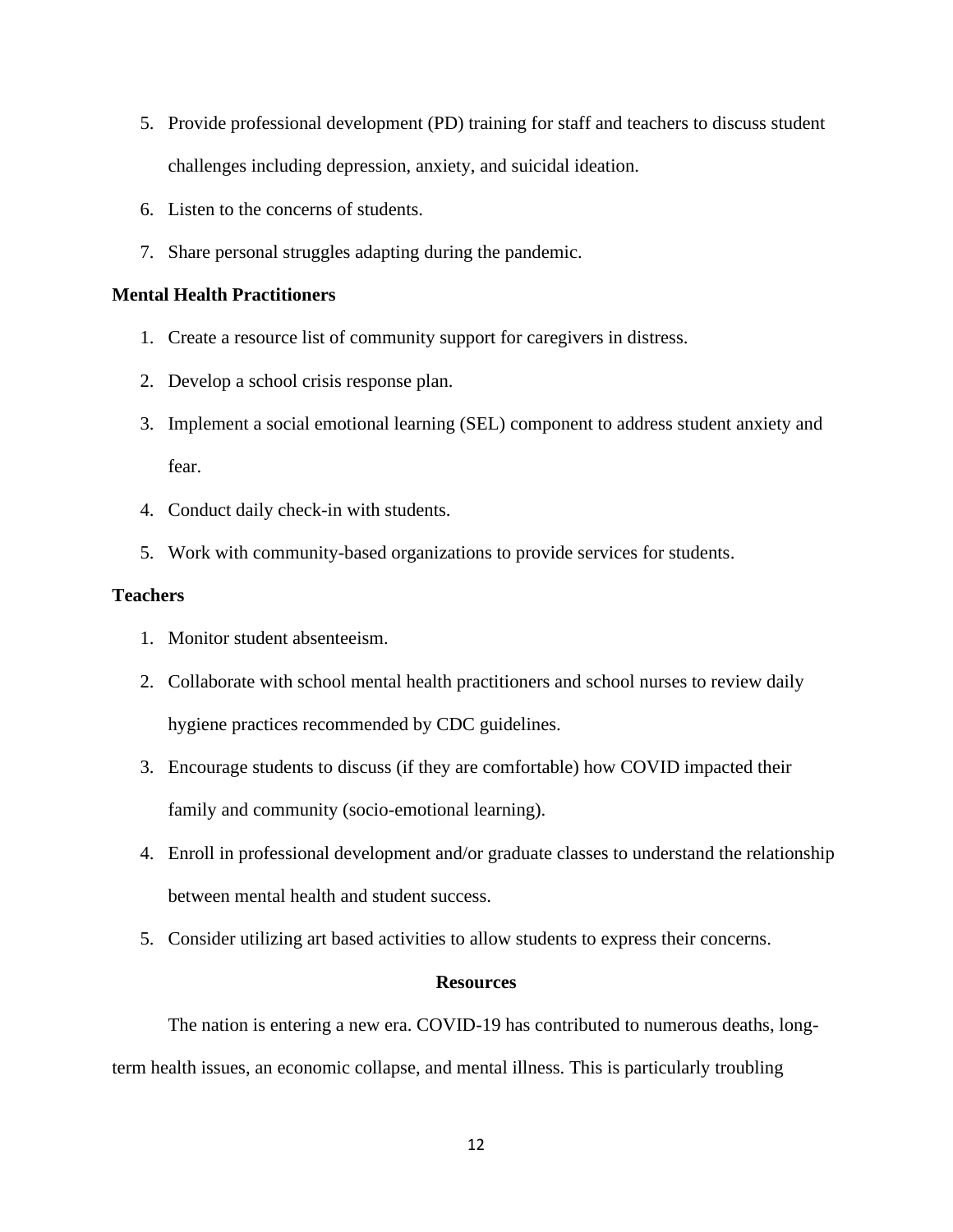considering Black and Latina/o communities were already buckling from systemic failures. Consequently, school administrators' roles will mirror a captain guiding a ship through troubled waters. They will depend on the support and feedback from school mental health specialists and teachers. Their ability to work as a cohesive unit will determine the future of Black and Latina/o students from underserved backgrounds. We believe there are resources that can aid in their response to students' needs. Below are websites, apps, government resources, and other helpful information.

1. American Psychological Association

Website:<https://www.apa.org/topics/covid-19>

Description: The website provides research and resources related to COVID-19 for

practitioners, researchers, and educators.

2. Centers for Disease Control

Website: [https://www.cdc.gov/coronavirus/2019-ncov/community/schools-](https://www.cdc.gov/coronavirus/2019-ncov/community/schools-childcare/checklist.html)

[childcare/checklist.html](https://www.cdc.gov/coronavirus/2019-ncov/community/schools-childcare/checklist.html)

Description: The website includes a COVID-19 checklist for teachers and parents.

3. notOK App

Website:<https://www.notokapp.com/>

Description: This is a free app developed by siblings that allows someone with a mental health crisis to signal family and friends that they need immediate assistance. Contacts can respond via text, phone call, or use GPS for their location.

4. The National Association of School Psychologists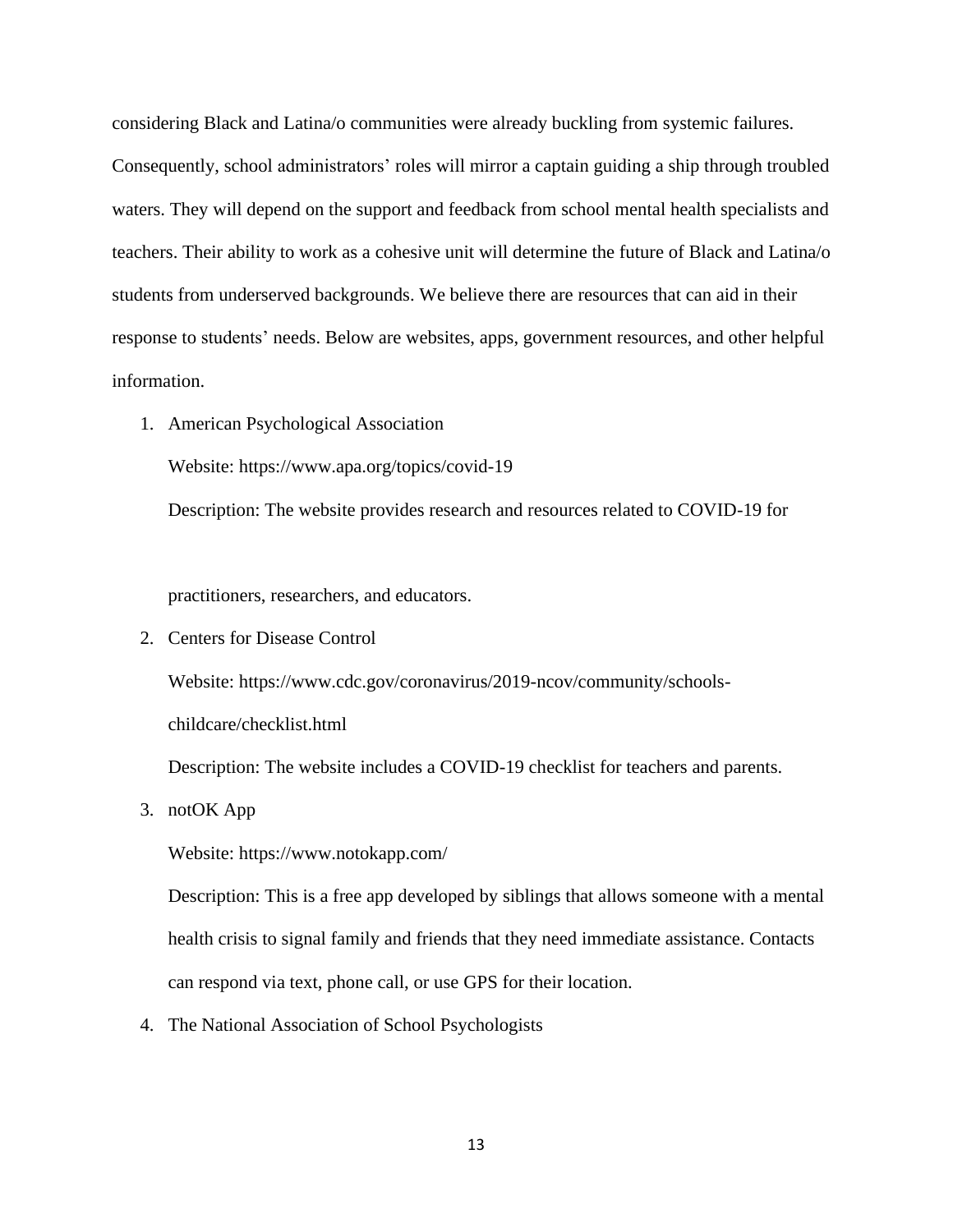Website: [https://www.nasponline.org/resources-and-publications/resources-and](https://www.nasponline.org/resources-and-publications/resources-and-podcasts/covid-19-resource-center)[podcasts/covid-19-resource-center](https://www.nasponline.org/resources-and-publications/resources-and-podcasts/covid-19-resource-center)

Description: The website is COVID-19 resource center for educators and families. It includes important mental health information.

5. National Association of Social Workers

Website:<https://www.socialworkers.org/Practice/Infectious-Diseases/Coronavirus> Description: This COVID-19 website provides important information including supporting clients in need.

## **Conclusion**

School leaders adapted during unprecedented times. The new normal included ensuring students and the school-based staff were vaccinated. Furthermore, leaders had to balance school and family life. For new or veteran leaders, the strain will be considerable. In addition, schools located in predominantly Black and/or Latina/o underserved communities will have to navigate various other barriers including food and job insecurity. The problems associated with these challenges will place a tremendous strain on Black and Latina/o students. Recent reports already suggest that adolescents, children, and parents are struggling to adapt (Preston, 2020).

Mental illness is a challenge that all Americans from various ethnicities, races, and socioeconomic backgrounds encounter. Unfortunately, because of issues that are already present including limited economic investment, under-resourced communities will experience added problems. How will leaders respond? In a post COVID-19 world, administrators will have to circumvent new obstacles that educational leadership faculty at post-secondary institutions and/or district professional development sessions could never envision. These skilled administrators or *post COVID-19 practitioners* will serve students that have anxiety disorders,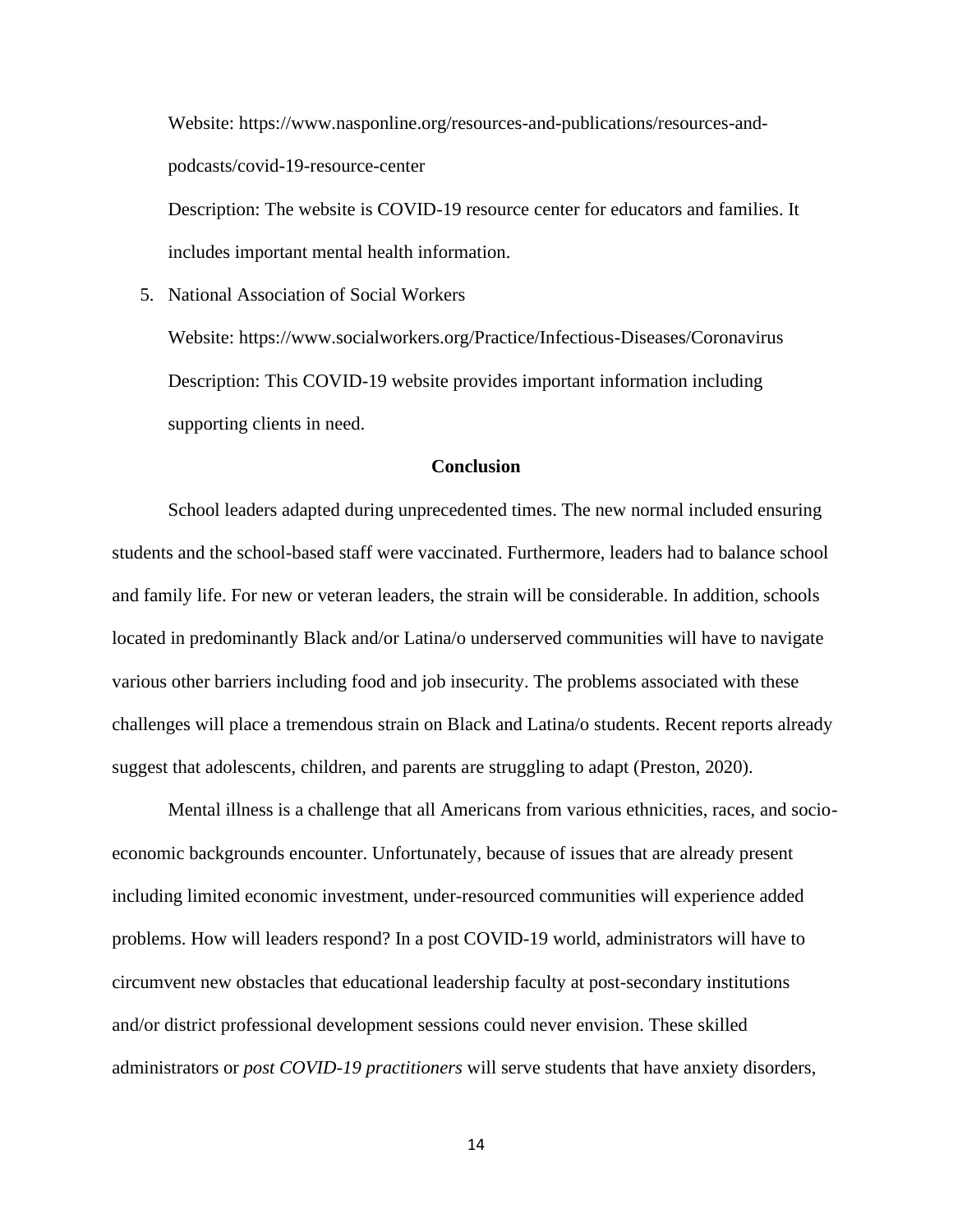depression, and suicidal ideation. They will have to respond carefully and with empathy. This is particularly important considering certain cultural norms are important in Black and Latina/o communities. Overall, more than ever school leaders will have to utilize resources and develop new systems to combat the current challenges.

#### **References**

- Acevedo-Garcia, D., Rosenfeld, L. E., Hardy, E., McArdle, N., & Osypuk, T. L. (2013). Future directions in research on institutional and interpersonal discrimination and children's health. *American Journal of Public Health*, *103*(10), 1754-1763.
- Alang, S. M. (2019). Mental health care among Blacks in America: Confronting racism and constructing solutions. *Health Services Research*, *54*(2), 346-355.
- Alegria, M., Vallas, M., & Pumariega, A. J. (2010). Racial and ethnic disparities in pediatric mental health. *Child and Adolescent Psychiatric Clinics*, *19*(4), 759-774.
- Benner, A. D., Wang, Y., Shen, Y., Boyle, A. E., Polk, R., & Cheng, Y. P. (2018). Racial/ethnic discrimination and well-being during adolescence: A meta-analytic review. *American Psychologist*, *73*(7), 855-883.
- Brännlund, A., Strandh, M., & Nilsson, K. (2017). Mental-health and educational achievement: the link between poor mental-health and upper secondary school completion and grades. *Journal of Mental Health*, *26*(4), 318-325.
- Breslau, J., Lane, M., Sampson, N., & Kessler, R. C. (2008). Mental disorders and subsequent educational attainment in a US national sample. *Journal of Psychiatric Research*, *42*(9), 708-716.
- Bussert-Webb, K., & Henry, L. (2016). Latino/a children's digital literacy access and online reading skills. *Journal of Literacy and Technology*, *17*(3), 1-40.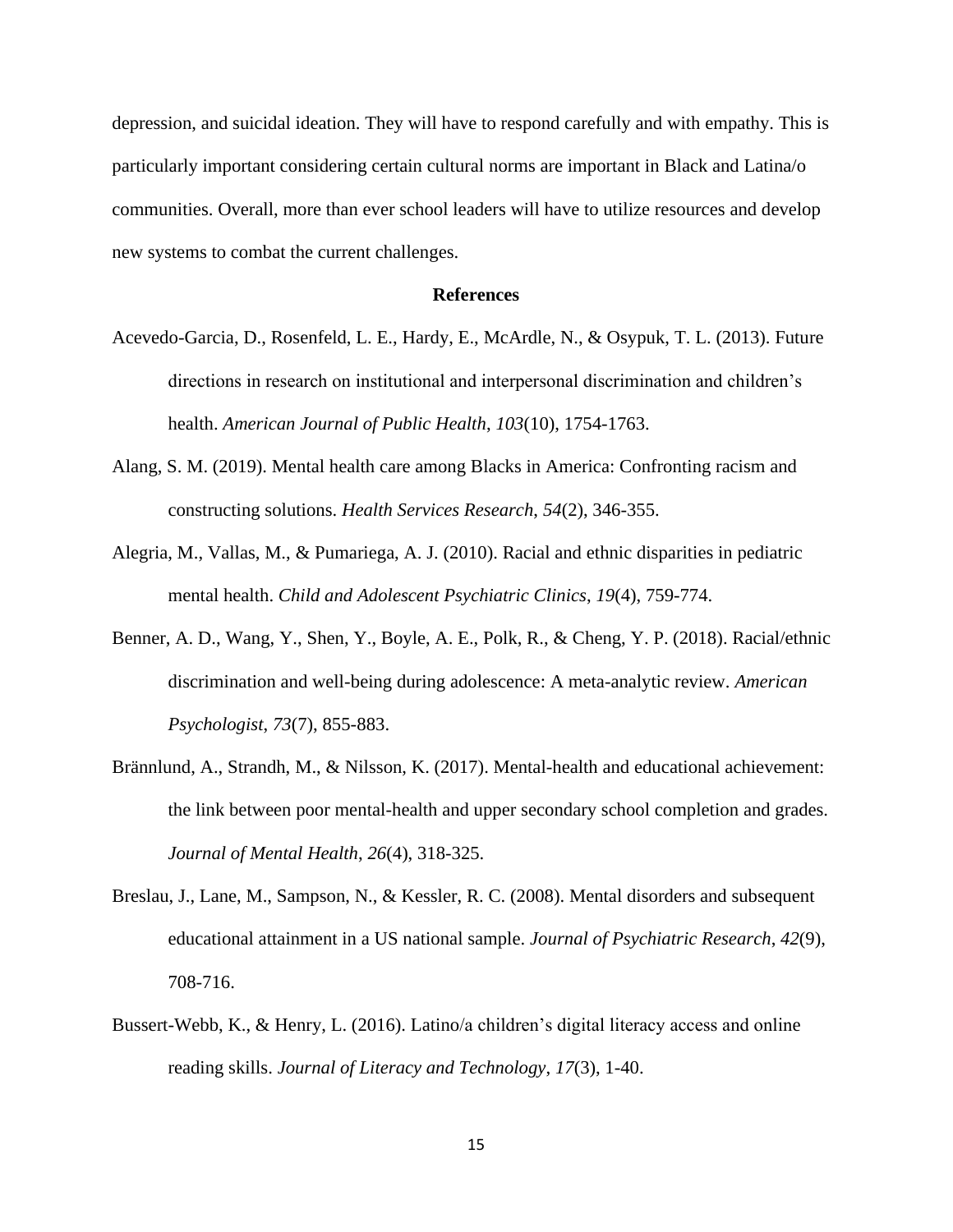Butler, A. M., & Rodgers, C. R. (2019). Developing a policy brief on child mental health disparities to promote strategies for advancing equity among racial/ethnic minority youth. *Ethnicity & Disease*, *29*(Suppl 2), 421.

Centers for Disease Control. (2020, April 3). *Preliminary estimates of the prevalence of selected underlying health conditions among patients with coronavirus* disease *2019 — United States, February 12–March 28, 2020*. Retrieved from <https://www.cdc.gov/mmwr/volumes/69/wr/mm6913e2.htm>

- Cheruvu, R., Souto-Manning, M., Lencl, T., & Chin-Calubaquib, M. (2015). Race, isolation, and exclusion: What early childhood teacher educators need to know about the experiences of pre-service teachers of color. *The Urban Review*, *47*(2), 237-265.
- Chu, E. M., & Ready, D. D. (2018). Exclusion and urban public high schools: Short-and longterm consequences of school suspensions. *American Journal of Education*, *124*(4), 479- 509.
- Cummings, J. R., Ponce, N. A., & Mays, V. M. (2010). Comparing racial/ethnic differences in mental health service use among high-need subpopulations across clinical and schoolbased settings. *Journal of Adolescent Health*, *46*(6), 603-606.
- Deighton, J., Humphrey, N., Belsky, J., Boehnke, J., Vostanis, P., & Patalay, P. (2018). Longitudinal pathways between mental health difficulties and academic performance during middle childhood and early adolescence. *British Journal of Developmental Psychology*, *36*(1), 110-126.
- Dolan, J. E. (2016). Splicing the divide: A review of research on the evolving digital divide among K–12 students. *Journal of Research on Technology in Education*, *48*(1), 16-37.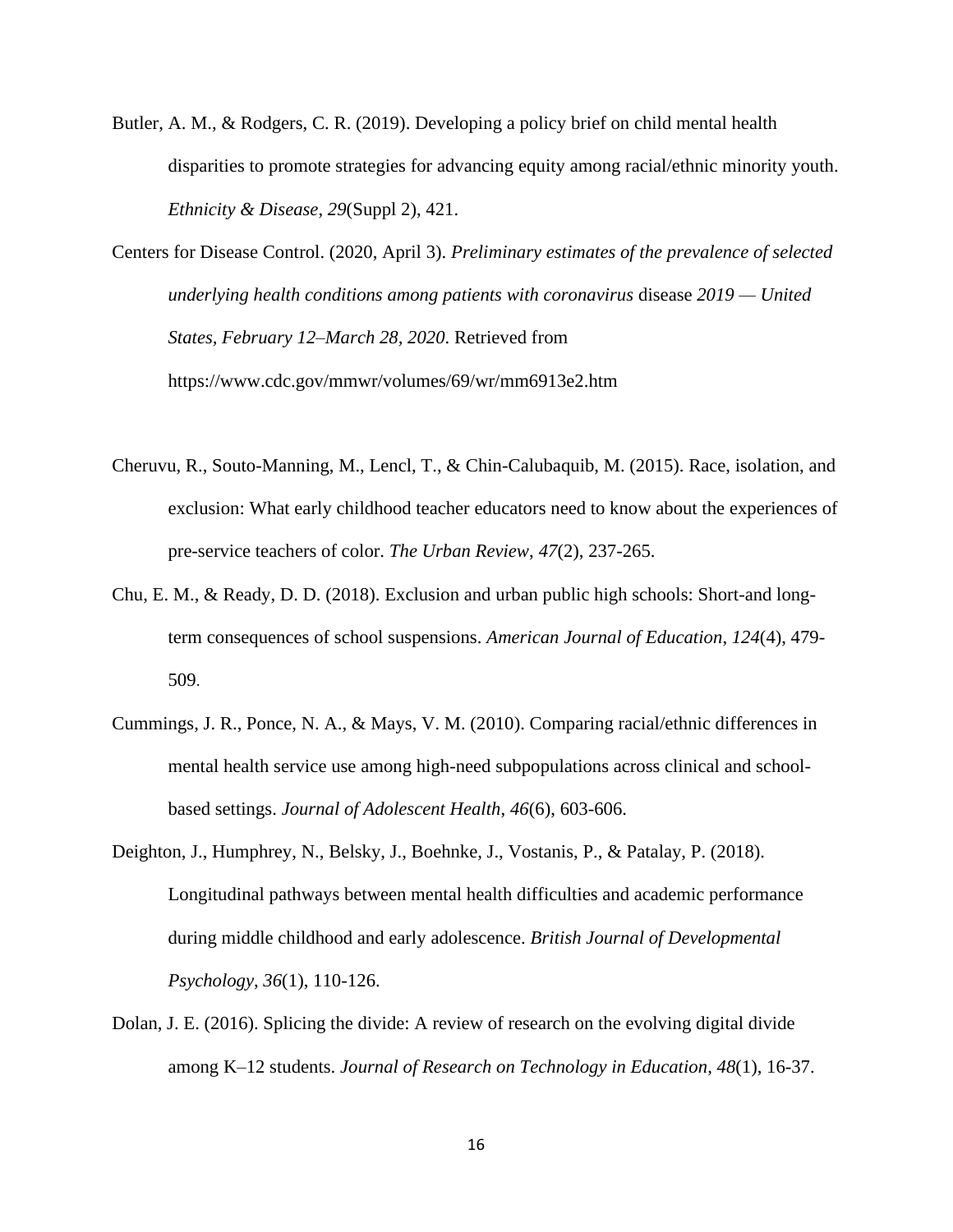Erdman, S.L. (2020, May 6). *Black communities account for disproportionate number of Covid-19 deaths in the US, study finds*. CNN. Retrieved from

<https://www.cnn.com/2020/05/05/health/coronavirus-african-americans-study/index.html>

- Espelage, D. L., Hong, J. S., & Valido, A. (2018). Associations among family violence, bullying, sexual harassment, and teen dating violence. In *Adolescent Dating Violence* (pp. 85-102). Academic Press.
- Fiscella, K., & Sanders, M. R. (2016). Racial and ethnic disparities in the quality of health care. *Annual Review of Public Health*, *37*, 375-394.
- Garcia, A. R., Kim, M., & DeNard, C. (2016). Context matters: The state of racial disparities in mental health services among youth reported to child welfare in 1999 and 2009. *Children and Youth Services Review*, *66*, 101-108.
- García-Carrión, R., Villarejo-Carballido, B., & Villardón-Gallego, L. (2019). Children and adolescents mental health: A systematic review of interaction-based interventions in schools and communities. *Frontiers in Psychology*, *10*, 918.
- Grace, J. E., & Nelson, S. L. (2019). "Tryin'to survive": Black male students' understandings of the role of race and racism in the school-to-prison pipeline. *Leadership and Policy in Schools*, *18*(4), 664-680.
- Gullo, G. L., & Beachum, F. D. (2020). Does implicit bias matter at the administrative level? A study of principal implicit bias and the racial discipline severity gap. *Teachers College Record*, *122*(3), 1-28.
- Guzman, M. P., Jellinek, M., George, M., Hartley, M., Squicciarini, A. M., Canenguez, K. M., ... & Murphy, J. M. (2011). Mental health matters in elementary school: First-grade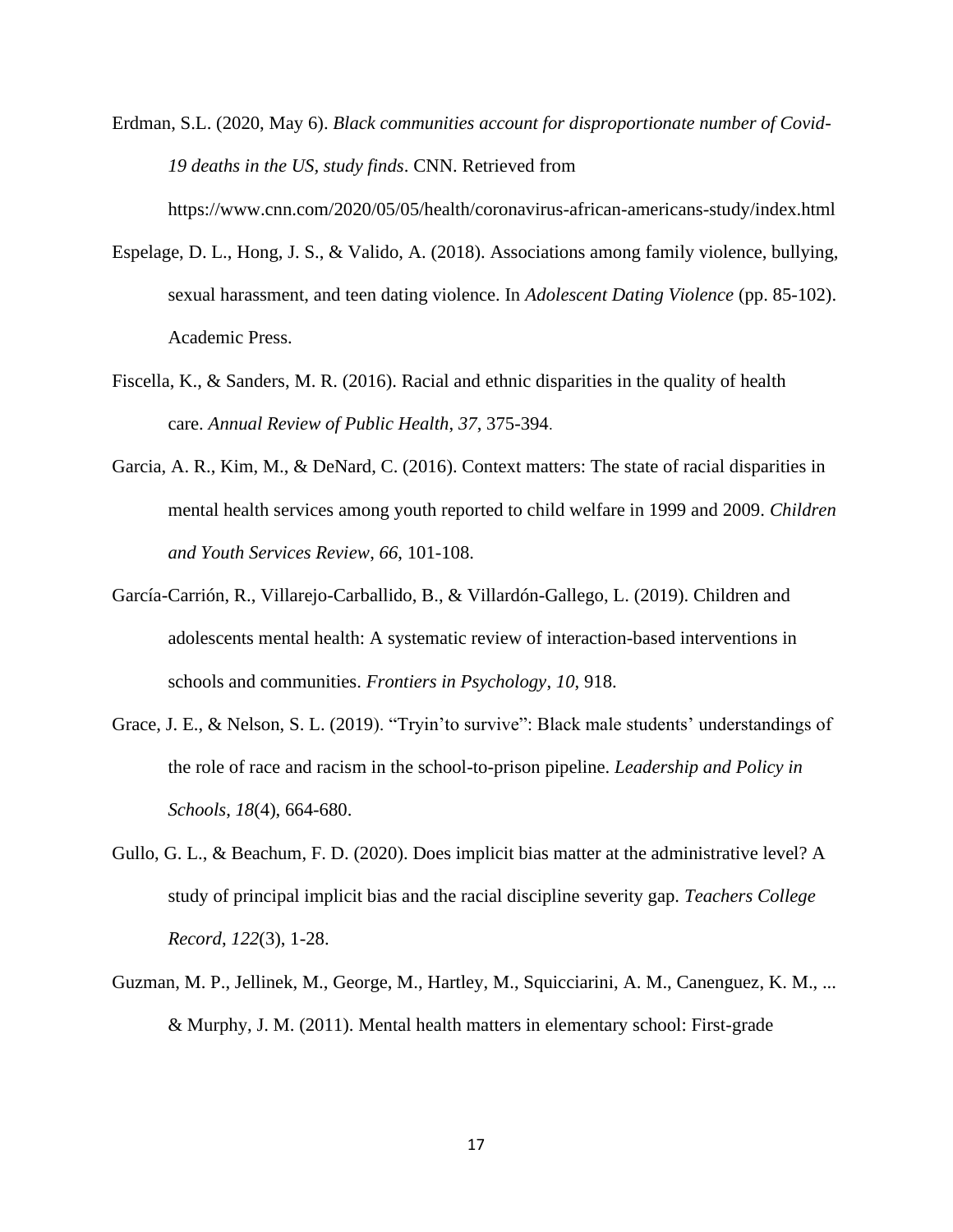screening predicts fourth grade achievement test scores. *European Child & Adolescent Psychiatry*, *20*(8), 401-411.

- Hawrilenko, M., Kroshus, E., Tandon, P., & Christakis, D. (2021). The Association Between School Closures and Child Mental Health During COVID-19. *JAMA network open*, *4*(9), e2124092-e2124092.
- Henderson, D. X., Jabar Joseph, J., Martin, P., Mburi, M., Stanley, M., McField, A., & Corneille, M. (2021). An investigation of coping in response to different race-related stressor experiences in school among racially diverse participants. *American Journal of Orthopsychiatry*, *91*(2), 181.
- Hoffman, J. A., & Miller, E. A. (2020). Addressing the consequences of school closure due to COVID‐19 on children's physical and mental well‐being. *World Medical & Health Policy*, *12*(3), 300-310.
- Holden, K., McGregor, B., Thandi, P., Fresh, E., Sheats, K., Belton, A., & Satcher, D. (2014). Toward culturally centered integrative care for addressing mental health disparities among ethnic minorities. *Psychological Services*, *11*(4), 357-368.
- Holden, K. B., & Xanthos, C. (2009). Disadvantages in mental health care among African Americans. *Journal of Health Care for the Poor and Underserved*, *20*(2), 17-23.
- Horowitz, K., Weine, S., & Jekel, J. (1995). PTSD symptoms in urban adolescent girls: Compounded community trauma. *Journal of the American Academy of Child & Adolescent Psychiatry*, *34*(10), 1353-1361.
- Imran, N., Zeshan, M., & Pervaiz, Z. (2020). Mental health considerations for children & adolescents in COVID-19 pandemic. *Pakistan Journal of Medical Sciences*, *36*(COVID19-S4), S67-S72.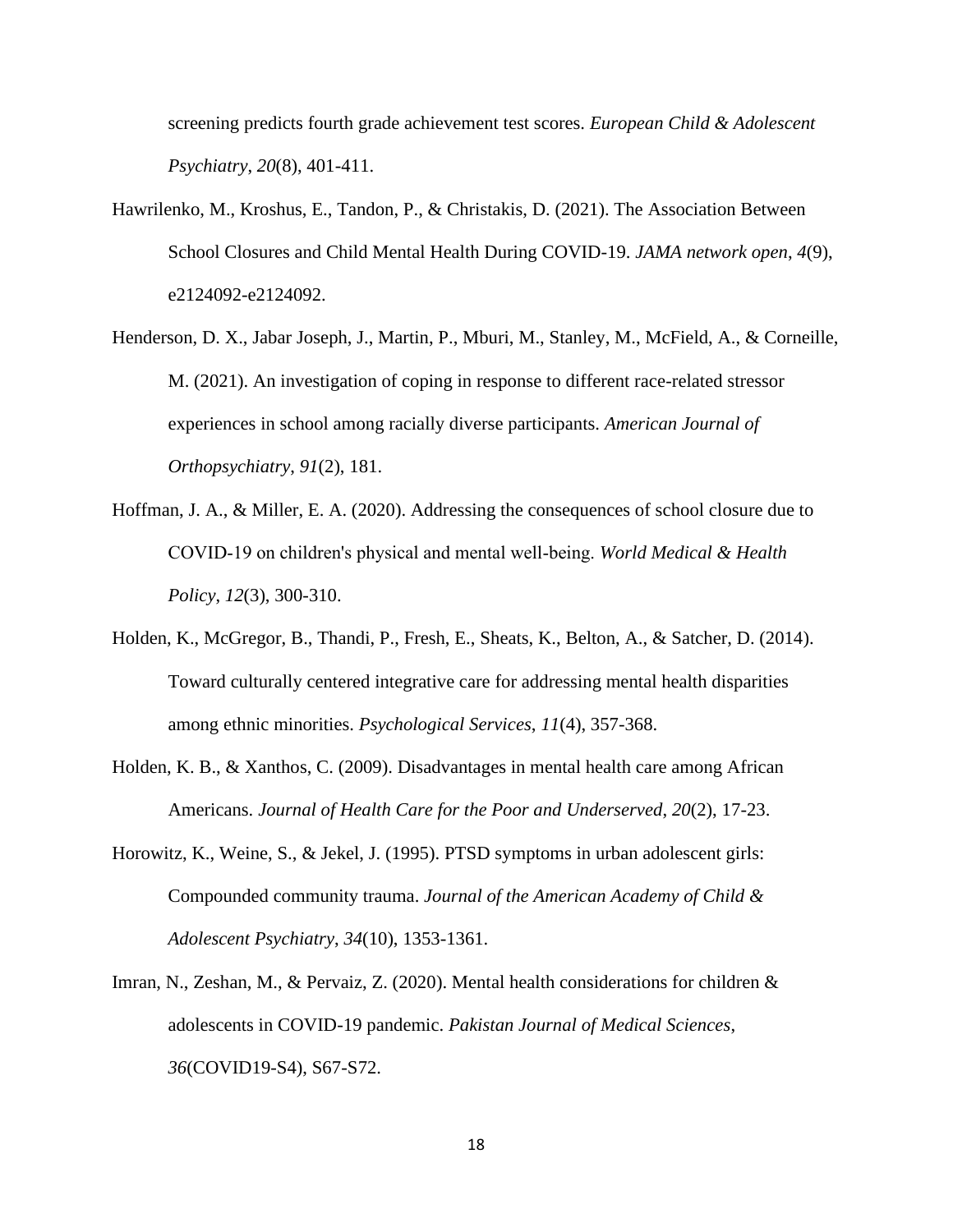Khalifa, M. (2020). *Culturally responsive school leadership*. Harvard Education Press.

- Krouse, H. J. (2020). COVID-19 and the widening gap in health inequity. *Otolaryngology–Head and Neck Surgery*, *163*(1), 65-66.
- Lanfredi, M., Macis, A., Ferrari, C., Rillosi, L., Ughi, E. C., Fanetti, A., ... & Rossi, R. (2019). Effects of education and social contact on mental health-related stigma among highschool students. *Psychiatry research*, *281*, 112581.
- Larson, S., Chapman, S., Spetz, J., & Brindis, C. D. (2017). Chronic childhood trauma, mental health, academic achievement, and school‐based health center mental health services. *Journal of School Health*, *87*(9), 675-686.
- Lindsay, C. A., & Hart, C. M. (2017). Teacher race and school discipline: Are students suspended less often when they have a teacher of the same race?. *Education Next*, *17*(1), 72-79.
- Lopez, C., Bergren, M. D., & Painter, S. G. (2008). Latino disparities in child mental health services. *Journal of Child and Adolescent Psychiatric Nursing*, *21*(3), 137-145.
- Malgady, R. G., Rogler, L. H., & Costantino, G. (1987). Ethnocultural and linguistic bias in mental health evaluation of Hispanics. *American Psychologist*, *42*(3), 228-234.
- Marrast, L., Himmelstein, D. U., & Woolhandler, S. (2016). Racial and ethnic disparities in mental health care for children and young adults: A national study. *International Journal of Health Services*, *46*(4), 810-824.
- Marsh, L. T. S. (2018). School-imposed labeling and the school-to-prison pipeline: Symbolic violence on the bodies of boys of color in one "no excuses" charter school. *Boyhood Studies*, *11*(2), 131-148.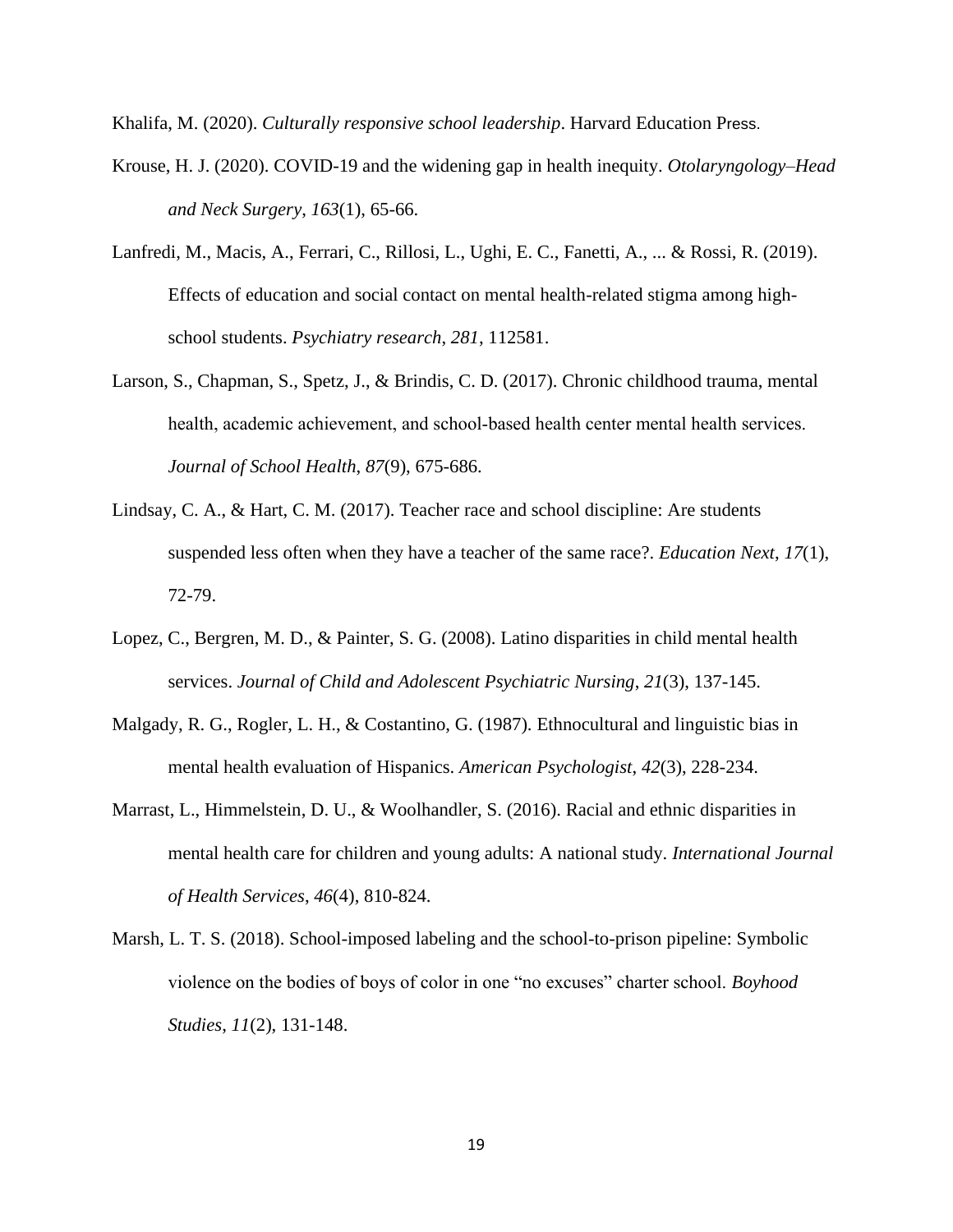- McArthur, B. A., Racine, N., McDonald, S., Tough, S., & Madigan, S. (2021). Child and family factors associated with child mental health and well-being during COVID-19. *European Child & Adolescent Psychiatry*, 1-11.
- Morales, D. X., MoralesS. A., & Beltran, T. F. (2021). Racial/ethnic disparities in household food insecurity during the COVID-19 pandemic: a nationally representative study. *Journal of Racial and Ethnic Health Disparities*, *8*(5), 1300-1314.
- Morris, E. W., & Perry, B. L. (2017). Girls behaving badly? Race, gender, and subjective evaluation in the discipline of African American girls. *Sociology of Education*, *90*(2), 127-148.
- Murphy, J. M., Guzmán, J., McCarthy, A. E., Squicciarini, A. M., George, M., Canenguez, K. M., ... & Jellinek, M. S. (2015). Mental health predicts better academic outcomes: A longitudinal study of elementary school students in Chile. *Child Psychiatry & Human Development*, *46*(2), 245-256.
- Nelson, S. L. (2017). Racial subjugation by another name: Using the links in the school-to-prison pipeline to reassess state takeover district performance. *Geo. JL & Mod. Critical Race Persp.*, *9*, 1.
- O'Connor, M., Cloney, D., Kvalsvig, A., & Goldfeld, S. (2019). Positive mental health and academic achievement in elementary school: new evidence from a matching analysis. *Educational Researcher*, *48*(4), 205-216.
- Opara, I., Assan, M. A., Pierre, K., Gunn III, J. F., Metzger, I., Hamilton, J., & Arugu, E. (2020). Suicide among Black children: An integrated model of the interpersonal-psychological theory of suicide and intersectionality theory for researchers and clinicians. *Journal of Black Studies*, *51*(6), 611-631.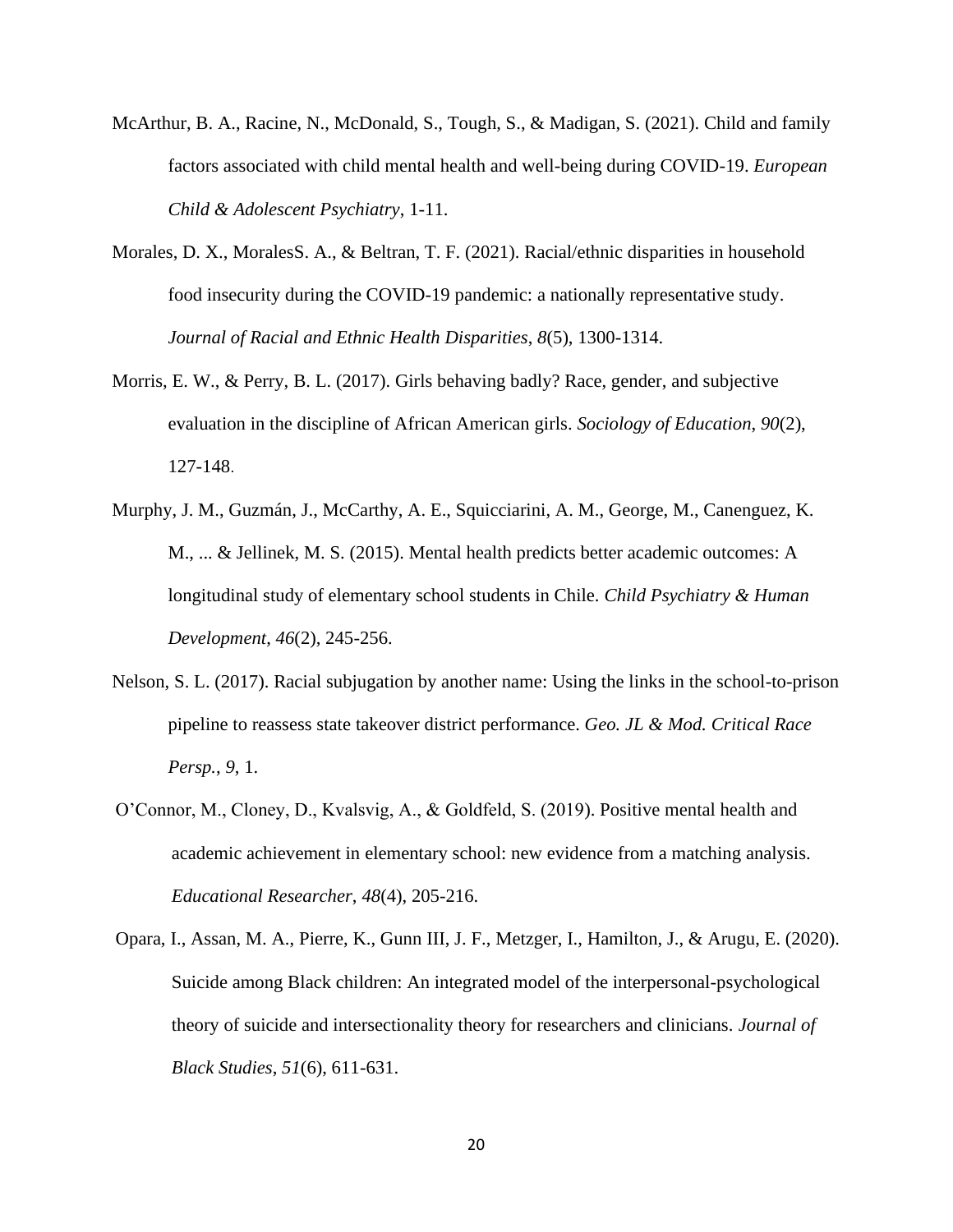- Panayiotou, M., & Humphrey, N. (2018). Mental health difficulties and academic attainment: Evidence for gender-specific developmental cascades in middle childhood. *Development and Psychopathology*, *30*(2), 523-538.
- Panchal, N., Kamal, R., Orgera, K., Cox, C., Garfield, R., Hamel, L., & Chidambaram, P. (2020). The implications of COVID-19 for mental health and substance use. *Kaiser Family Foundation*, *21*.
- Pole, N., Gone, J. P., & Kulkarni, M. (2008). Posttraumatic stress disorder among ethnoracial minorities in the United States. *Clinical Psychology: Science and Practice*, *15*(1), 35-61.
- Poston, B., Barboza, T., & Reyes-Velarde, A. (2020, April 25). *Los Angeles Times*. Retrieved from [https://www.latimes.com/california/story/2020-04-25/coronavirus-takes-a-larger](https://www.latimes.com/california/story/2020-04-25/coronavirus-takes-a-larger-toll-on-younger-african-americans-and-latinos-in-california)[toll-on-younger-african-americans-and-latinos-in-california](https://www.latimes.com/california/story/2020-04-25/coronavirus-takes-a-larger-toll-on-younger-african-americans-and-latinos-in-california)
- Preston, C. (2020, March 31).*'It feels a little hopeless': Parents of kids with disabilities worry coronavirus quarantine will mean regression*. The Hechinger Report. Retrieved from [https://hechingerreport.org/it-feels-a-little-hopeless-parents-of-kids-with-disabilities](https://hechingerreport.org/it-feels-a-little-hopeless-parents-of-kids-with-disabilities-worry-coronavirus-quarantine-will-mean-regression/)[worry-coronavirus-quarantine-will-mean-regression/](https://hechingerreport.org/it-feels-a-little-hopeless-parents-of-kids-with-disabilities-worry-coronavirus-quarantine-will-mean-regression/)
- Prince, D. M., Rocha, A., & Nurius, P. S. (2018). Multiple disadvantage and discrimination: implications for adolescent health and education. *Social Work Research*, *42*(3), 169-179.
- Reiley, L. (2019, December 4). Trump administration tightens work requirements for SNAP, which could cut hundreds of thousands from food stamps. *The Washington Post*. Retrieved from [https://www.washingtonpost.com/business/2019/12/04/trump](https://www.washingtonpost.com/business/2019/12/04/trump-administration-tightens-work-requirements-snap-which-could-cut-hundreds-thousands-food-stamps/)[administration-tightens-work-requirements-snap-which-could-cut-hundreds-thousands](https://www.washingtonpost.com/business/2019/12/04/trump-administration-tightens-work-requirements-snap-which-could-cut-hundreds-thousands-food-stamps/)[food-stamps/](https://www.washingtonpost.com/business/2019/12/04/trump-administration-tightens-work-requirements-snap-which-could-cut-hundreds-thousands-food-stamps/)

Rocque, M., & Snellings, Q. (2018). The new disciplinology: Research, theory, and remaining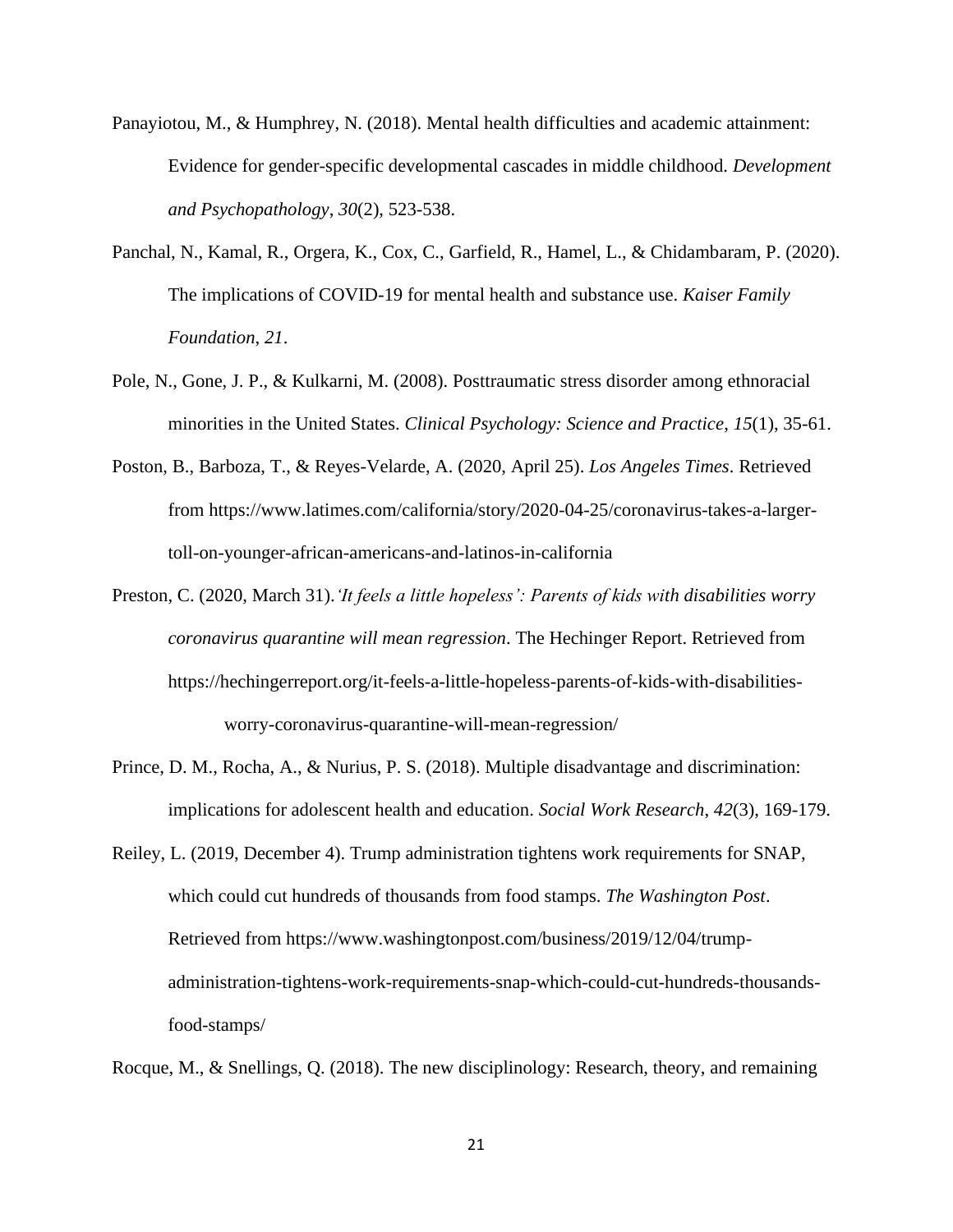puzzles on the school-to-prison pipeline. *Journal of Criminal Justice*, *59*, 3-11.

- Sanchez, A. L., Cornacchio, D., Poznanski, B., Golik, A. M., Chou, T., & Comer, J. S. (2018). The effectiveness of school-based mental health services for elementary-aged children: A meta-analysis. *Journal of the American Academy of Child & Adolescent Psychiatry*, *57*(3), 153-165.
- Stafford, A. M., & Draucker, C. B. (2020). Barriers to and facilitators of mental health treatment engagement among Latina adolescents. *Community Mental Health Journal, 56*, 662-669.
- Steinberg, M. P., & Lacoe, J. (2017). What do we know about school discipline reform? Assessing the alternatives to suspensions and expulsions. *Education Next*, *17*(1), 44-53.
- Sun, S., Crooks, N., DiClemente, R. J., & Sales, J. M. (2020). Perceived neighborhood violence and crime, emotional regulation, and PTSD symptoms among justice-involved, urban African-American adolescent girls. *Psychological Trauma: Theory, Research, Practice, and Policy.* Advance online publication.
- Valdez, C. R., Rodgers, C. R., Gudiño, O. G., Isaac, P., Cort, N. A., Casas, M., & Butler, A. M. (2019). Translating research to support practitioners in addressing disparities in child and adolescent mental health and services in the United States. *Cultural Diversity and Ethnic Minority Psychology*, *25*(1), 126-135.
- Vander Stoep, A., Weiss, N. S., Kuo, E. S., Cheney, D., & Cohen, P. (2003). What proportion of failure to complete secondary school in the US population is attributable to adolescent psychiatric disorder? *The Journal of Behavioral Health Services & Research*, *30*(1), 119- 124.
- Vázquez, A. L., Culianos, D., Flores, C. M. N., Alvarez, M. D. L. C., Barrett, T. S., & Domenech Rodríguez, M. M. (2021). Psychometric Evaluation of a Barriers to Mental Health